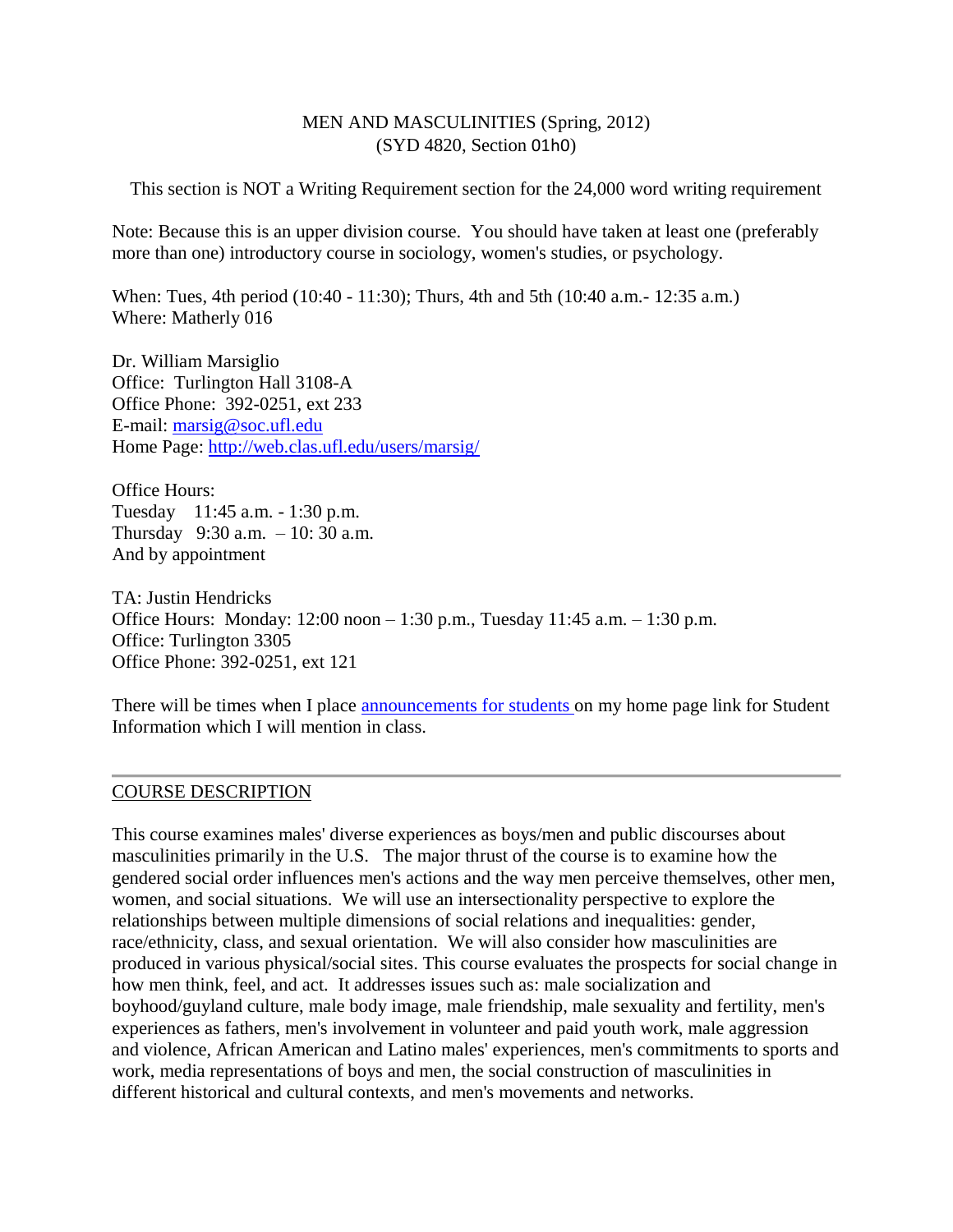# **CLASS FORMAT AND ETIQUETTE**

Given the subject matter of this course, you should be able to relate to much of the material and our class discussions. The course format is a combination of lecture, class discussion, in-class small group exercises, and videos. The lectures supplement the assigned reading material so it is important that students attend class regularly in addition to reading the assignments. I encourage student participation and portions of many classes will be set aside specifically for class discussions on selected topics. Students will benefit the most from our classes if they keep up with the reading.

Students should also feel free to think about how their personal experiences are relevant to our class discussions and group exercises; however, it is essential that students attempt to understand how their experiences illustrate sociological concepts and general patterns or represent exceptions to those patterns.

Because many students are likely to have strong personal opinions about the issues we will cover in this course, we need to create an environment in which students feel comfortable expressing their ideas and disagreeing with one another in a civil manner. My teaching philosophy is grounded on the assumption that it is better to "allow" students to take unpopular or unconventional stands on gender issues than to try and police speech. However, I expect students to direct their comments toward a specific idea or philosophy, rather than personalizing attacks against other students. So long as the comment does not reflect a personal attack, I will expect students to take the initiative to defend their own position in a civil way if they are offended by another student's way of thinking.

If all goes as planned, we should have a lot of fun and learn from each other!

## REQUIRED READINGS

1. Course Packet: I have compiled a collection of readings (articles and book chapters) that can be purchased from Orange & Blue Textbooks, 309 N. W. 13th St. (across from the Krispy Kreme donut shop), phone 375-2707. It is critical to acquire this material quickly so you can stay on top of the readings.

2. Books:

hooks, bell (2004). *We real cool: Black men and masculinity*. New York: Routledge.

Kimmel, M. (2008). *Guyland: The Inner World of Young Men, 18-27*. New York: HarperCollins.

Marsiglio, William (2008). *Men on a Mission: Valuing youth work in our communities*. Baltimore, MD: Johns Hopkins University Press.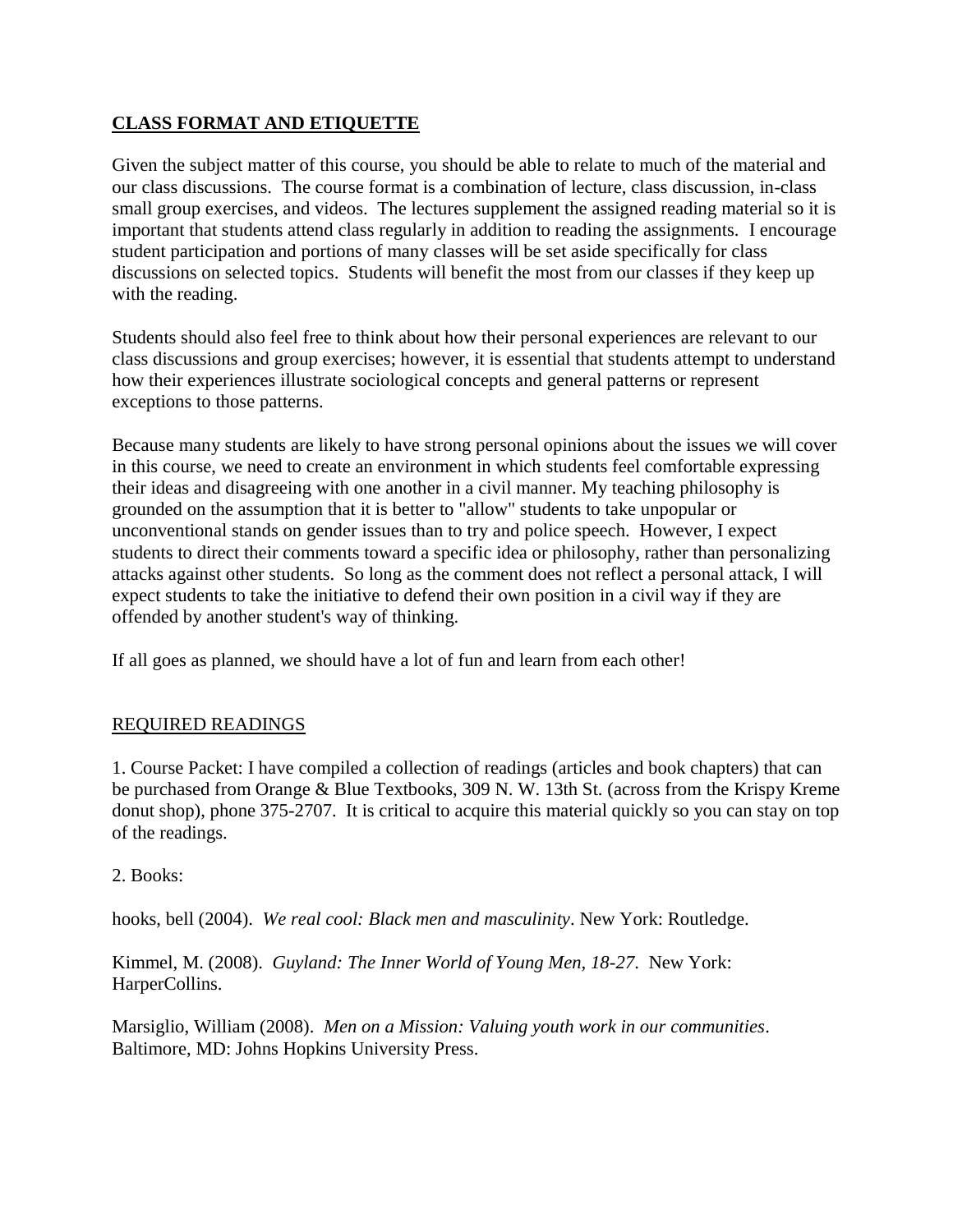You should be able to find used copies of each on line--but please make sure you acquire them in time to read before we discuss them in class.

#### OTHER REQUIRED MATERIALS

There is on item to download from the Internet and it is marked for week 11.

#### COURSE OBJECTIVES

1. Show students, both men and women, how an understanding of gender issues can provide them with fresh insights about their personal lives.

2. Clarify for students how they can interpret men's issues using various theoretical perspectives (e.g., life course, intersectionality, social constructionism, social psychological, and sociohistorical).

3. Stress the idea that there are multiple versions of masculinity that are shaped by age, race/ethnicity, social class, and sexual orientation.

4. Demonstrate how the expressions of gender and masculinities are embedded within a sociopolitical and sociohistorical context.

5. Introduce students to various substantive topics relevant to men's lives (e.g., sex, work, fatherhood, friendship, sports).

6. Encourage students to appreciate how the gender order is fundamentally affected by men's orientation towards children, both as fathers and men more generally (e.g., relatives, workers, volunteers, neighbors, friends, and strangers).

#### COURSE REQUIREMENTS AND GRADING

1. (10%) In-class projects/attendance.

2. (25%) The midterm exam will be primarily multiple choice but students may be required to answer an essay question as well (specific details about the exam will be given later). Exam format will be contingent on class size.

3. (10%) Mentor essay.

4. (35%) Personal journal essay OR interview-based project (see details below). Includes a graded proposal.

5. (20%) A final exam will be given during the scheduled exam period. As with the midterm, it will be primarily a multiple choice format although an essay question may also be included. It will cover the final 7-8 weeks of the semester and it may also include a small amount of material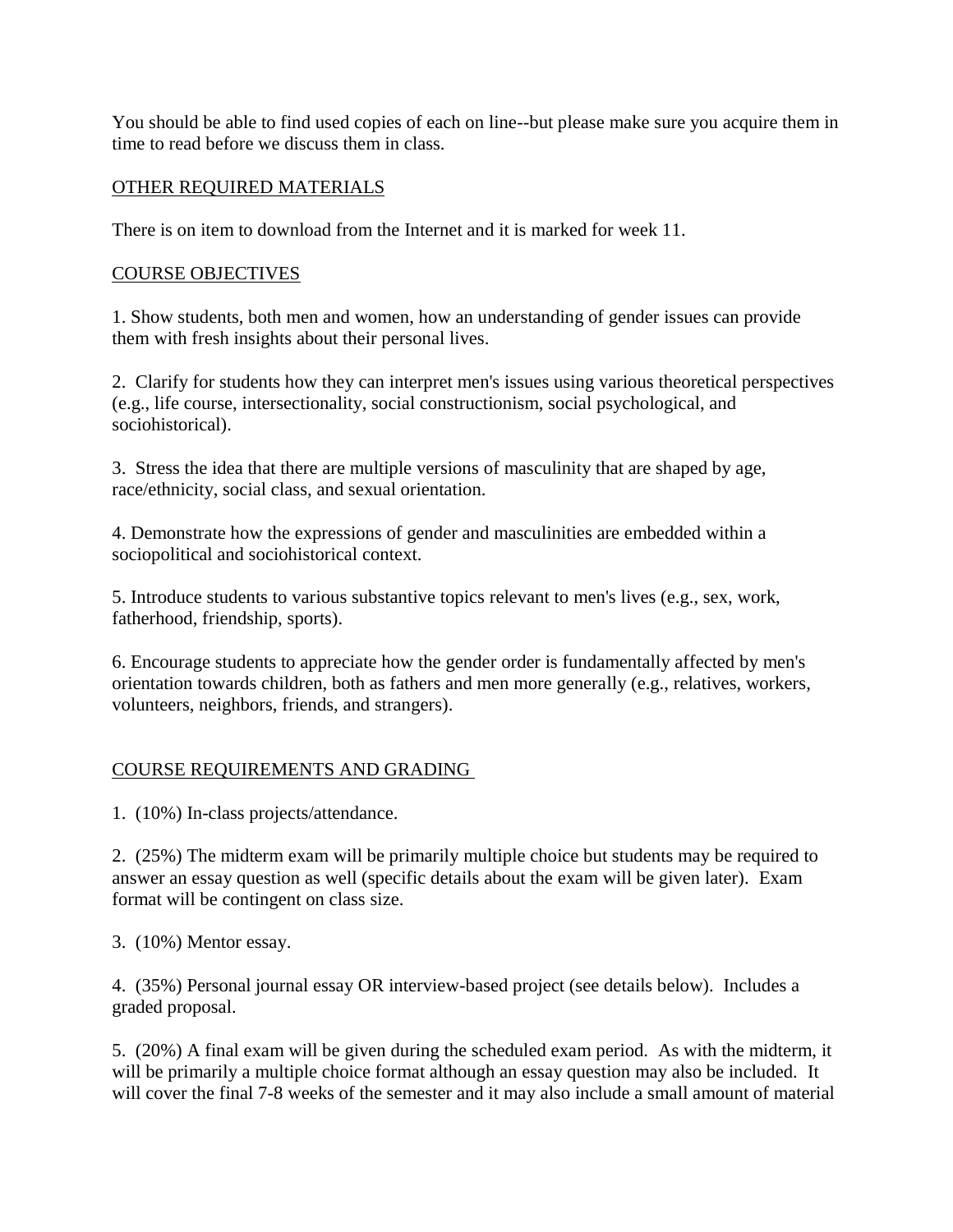from the first part of the course (specific details about the exam will be given later.)

|                                                           | Due Date                                       | Possible<br>Points | Percent<br>of Final<br>Grade |
|-----------------------------------------------------------|------------------------------------------------|--------------------|------------------------------|
| In-Class Projects, Reading Assignments, and<br>Attendance | Week 2 -- Week 16                              | 100                | 10                           |
| Midterm                                                   | March 1 (Thursday)                             | 250                | 25                           |
| <b>Mentor Essay</b>                                       | April 10 (in class--Tuesday)                   | 100                | 10                           |
| Proposal Photo Journal Essay (Option A)                   | March 27 (hard copy in-class)                  | 50                 |                              |
|                                                           |                                                |                    | 5                            |
| Proposal Interview Project (Option B)                     | March 27 (hard copy in-class)                  | 50                 |                              |
| Photo Journal Essay (Option A)                            | April 17 (in class--Tuesday)                   | 300                |                              |
| Interview Project (Option B)                              | April 17 (in class--Tuesday)                   | 320                | 30                           |
| Final                                                     | May 2 (Wednesday 3:00 -<br>$5:00 \text{ p.m.}$ | 200                | 20                           |
|                                                           | Total                                          | 1,000<br>[1020]    | 100%                         |

## EXAM, PAPER, AND GRADING POLICIES

The exams will include multiple choice questions that will require you to understand the meaning of concepts and theories. All exams are the property of this course. Students are not permitted to take an exam out of the classroom or office nor may they write down exam questions--failure to comply will result in an "E" since non-compliance is, in effect, cheating. Cheating or copying during an exam also results in an "E" and I will not hesitate to take students to honor court.

I expect all students to take the exams during the scheduled class periods. I do not give make-up exams except under the rarest of circumstances. You **MUST NOTIFY ME IN ADVANCE** that there is a very serious problem and I will decide if you are allowed to take the make-up. If you do not take the scheduled exam, you are given a grade of zero for the exam and will fail the course. If I do administer a make-up exam, I reserve the right to give an exam that is different from the exam the class took and to give an essay exam. Students who take make-up exams, regardless of their reason for doing so, will NOT be eligible for the class curve if there is one. My policy is designed to promote fairness for students taking the exam during the scheduled period because those who might take it late have additional time to study. Please do not take this course if you anticipate that you might miss an exam for any reason.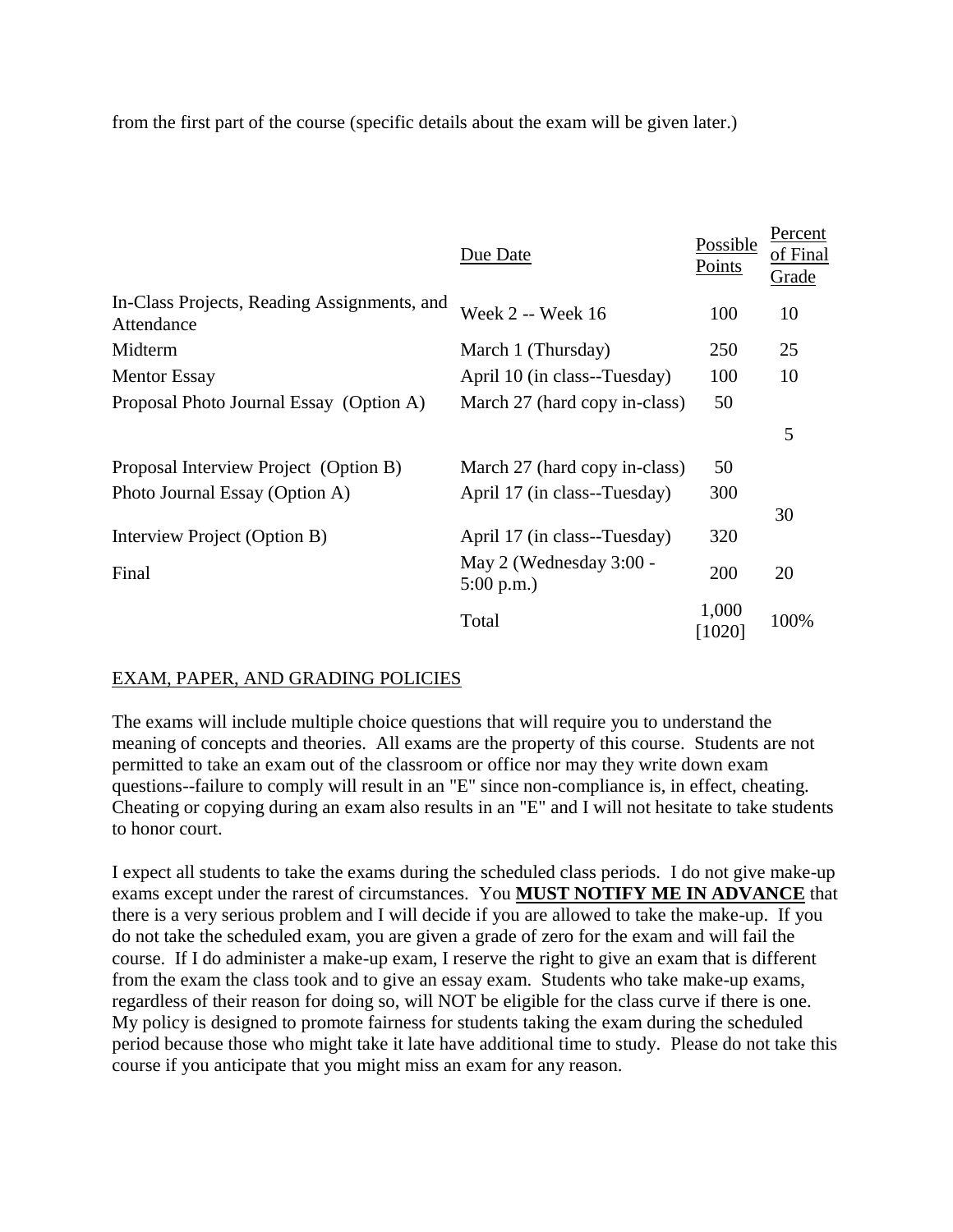I expect to receive all student papers by the assigned due dates. I will assign a late penalty of 20 points per DAY (not class period) for papers handed in after the announced due date (regardless of your excuse). If you hand in a paper a day late, for example, and you would have earned a score of 315 out of 350 if you had honored the due date (90%, A-), you will wind up with a score of 295 (84%, B). A good rule of thumb, then, is to plan to hand the paper in a few days in advance and then spend those last few days making minor changes to it if necessary.

Your final grade will be based on your attendance, performance on the in-class projects and reading assignments, mentor essay, two exams, and a personal journal essay assignment or interview-based term project. In addition, I may, on rare occasions, award a student from 1-10 additional points if he/she has done an EXCEPTIONAL job in class discussions and has stellar attendance. Offering insightful comments and asking thought provoking questions on a regular basis throughout the course is required--simply talking a lot does not suffice nor will an occasional brilliant comment earn you any of the points. Being present and being prepared EVERY day (having read the material) is part of EXCEPTIONAL participation in my mind. To clarify my philosophy regarding these potential points, I'll describe a specific student I once had who would have risen to the level of being awarded some EXCEPTIONAL participation points (she actually earned an A so she didn't need them). The person attended class EVERY day; she was on time EVERY day; she did her readings on time throughout the ENTIRE semester; she actually read them early in the morning prior to each class period; she was able to answer EVERY question regarding the readings that other students could not; she offered insightful commentary on a consistent basis throughout the ENTIRE semester--not in spurts; she asked thought provoking questions at various points throughout the ENTIRE semester; and she was a leader in her small in-class group projects. This student is the standard I use to assess EXCEPTIONAL participation. There are some classes in which no students distinguish themselves as being eligible for these participation points.

There is absolutely NO additional extra credit for this course. Please do not ask me if you can do extra credit.

VERY IMPORTANT: Your final point total, and the letter grade associated with it, are FINAL. I will NOT simply add a point or two to someone's final point total so he or she can get a passing grade or a score that will enable the student to graduate that semester. Students should not ask for preferential treatment; it's unfair to the other students and challenges the integrity of the grading scale. Students must complete ALL assignments to pass the course.

#### SPECIAL CONSIDERATIONS

Students are not permitted to sell class notes or tapes of lectures, presenations, or discussions.

I encourage students who have arranged a special needs accommodation letter through the Office of Student Disabiliy Services (SDS) to see me immediately to peresent their paper work and to figure a plan of action. The SDS office is located in 001 Reid Hall, phone: 392-8565.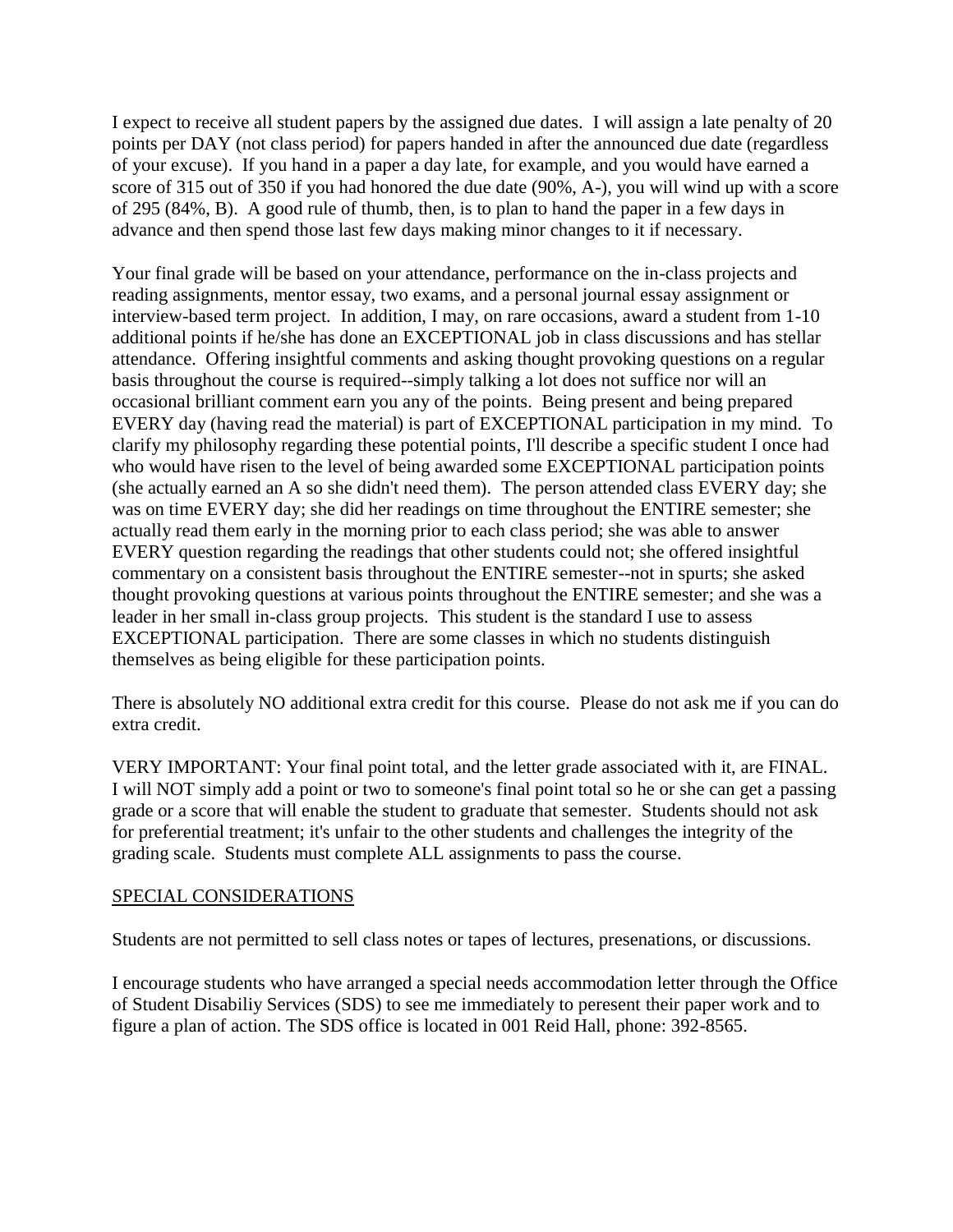Students interested in seeking writing assistance should consider visiting the UF Reading & Writing Center (RWC). It provides 30-minute consultations. The RWC is located in SW Broward Hall. Phone 392-6420. http://www.at.ufl.edu/rwcenter

#### FINAL GRADE DISTRIBUTION

In accordance with the Faculty Senate resolution of December 14, 2006, The University of Florida's grading scale has been changed to include minus grades effective summer 2009 term. The distribution I've listed below shows the new range of grades, the grade point value in terms of how a student's grade will be calculated into his or her GPA, the percentage range I will be using to assign final grades, and the point value range that I'll use to determine final grades. If you have taken a course with me in the past, note that I've modified my grade distribution to make it consistent with the university regulations. PLEASE ALSO NOTE THAT IF YOU EARN A GRADE OF "C-" OR BELOW IT WILL NOT BE COUNTED TOWARD YOU GENERAL EDUCATION REQUIREMENTS OR YOUR SOCIOLOGY MAJOR REQUIREMENTS. In other words, you will need at least 730 total points in this class in order for it to count toward your Gen Ed or sociology major requirements.

| Grade        | Grade  | Percent   | Points        |
|--------------|--------|-----------|---------------|
|              | Points |           |               |
|              |        |           |               |
| A            | 4.0    | 93-100    | 930-1000      |
| $A -$        | 3.67   | 90-92     | 900-929       |
| $B+$         | 3.33   | 87-89     | 870-899       |
| B            | 3.0    | 83-86     | 830-869       |
| $B -$        | 2.67   | 80-82     | 800-829       |
| $C+$         | 2.33   | 77-79     | 770-799       |
| $\mathsf{C}$ | 2.0    | 73-76     | 730-769       |
| $C-$         | 1.67   | 70-72     | 700-729       |
| $D+$         | 1.33   | 67-69     | 670-699       |
| D            | 1.0    | 63-66     | 630-669       |
| D-           | .67    | $60 - 62$ | 600-629       |
| E            | 0      | Below 60  | 599 and below |

## UNIVERSITY OF FLORDIA HONOR CODE

Found at http://www.dso.ufl.edu/judicial/honorcode.php

Preamble: In adopting this Honor Code, the students of the University of Florida recognize that academic honesty and integrity are fundamental values of the University community. Students who enroll at the University commit to holding themselves and their peers to the high standard of honor required by the Honor Code. Any individual who becomes aware of a violation of the Honor Code is bound by honor to take corrective action. Student and faculty support are crucial to the success of the Honor Code. The quality of a University of Florida education is dependent upon the community acceptance and enforcement of the Honor Code.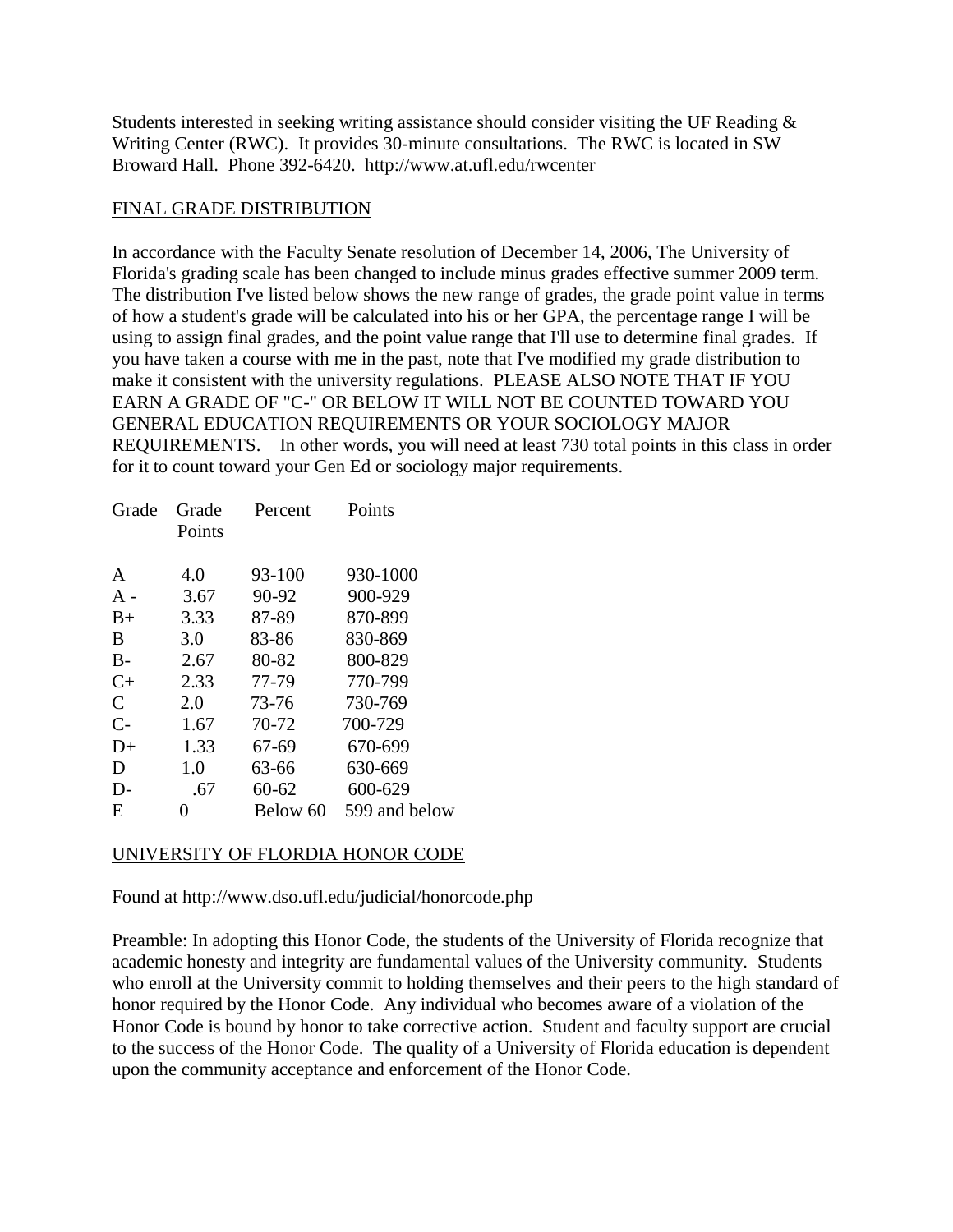The Honor Code: We, the members of the University of Florida, pledge to hold ourselves and our peers to the highest standards of honesty and integrity.

On all work submitted for credit by students at the University of Florida, the following pledge is either required or implied:

"On my honor, I have neither given nor received unauthorized aid in doing this assignment."

(1) All students are required to abide by the Student Honor Code.

(2) The conduct set forth hereinafter constitutes a violation of the Student Honor Code. Those adjudged to have committed such conduct shall be subject to sanctions provided in Rule 6C1- 4.016, F.A.C.

Any form of "paper sharing," electronic paper purchasing, or plagiarism will not be tolerated. I will fail students for the entire COURSE for any form of academic misconduct regarding the preparation of their paper. Please do your own work!

# ASSIGNMENT DESCRIPTIONS

In-Class Projects, Reading Assignments, Attendance (worth 100 points)

At various times throughout the course (11 times total--scores from the highest 10 I will count) I will ask students to complete projects during the class period or I will have students answer questions that they will need to bring to class. I will NOT accept assignments as EMAILS for attendance related assignments after the class is over because they are ATTENDANCE-related. I want to encourage and reward students to read their assigned readings on time in order to improve the quality of our interactive class discussions. Some of the in-class projects will involve small group exercises.

Students who miss class will be responsible for checking their email for any possible questions I may post. In general, if you miss an announcement that I make at the beginning of class because you are late or did not attend, it is your responsibility to know what's going on in class. All students should make several "class-buddies" to keep them informed if they are late or miss a class. This is especially true for courses held twice a week—missing the double block session is like missing two classes of the MWF variety.

I will award up from 1-10 points for those persons who participate and satisfactorily complete their small group projects. Fewer points will be awarded to groups/persons who do only a mediocre job. For the written assignments on the readings, I will assign 0-10 points to students' work based on its quality.

You cannot make-up these in-class projects under any circumstances. Hence, if you miss class that day, you forfeit those 10 points (1% of your final grade). Do NOT email answers to me. If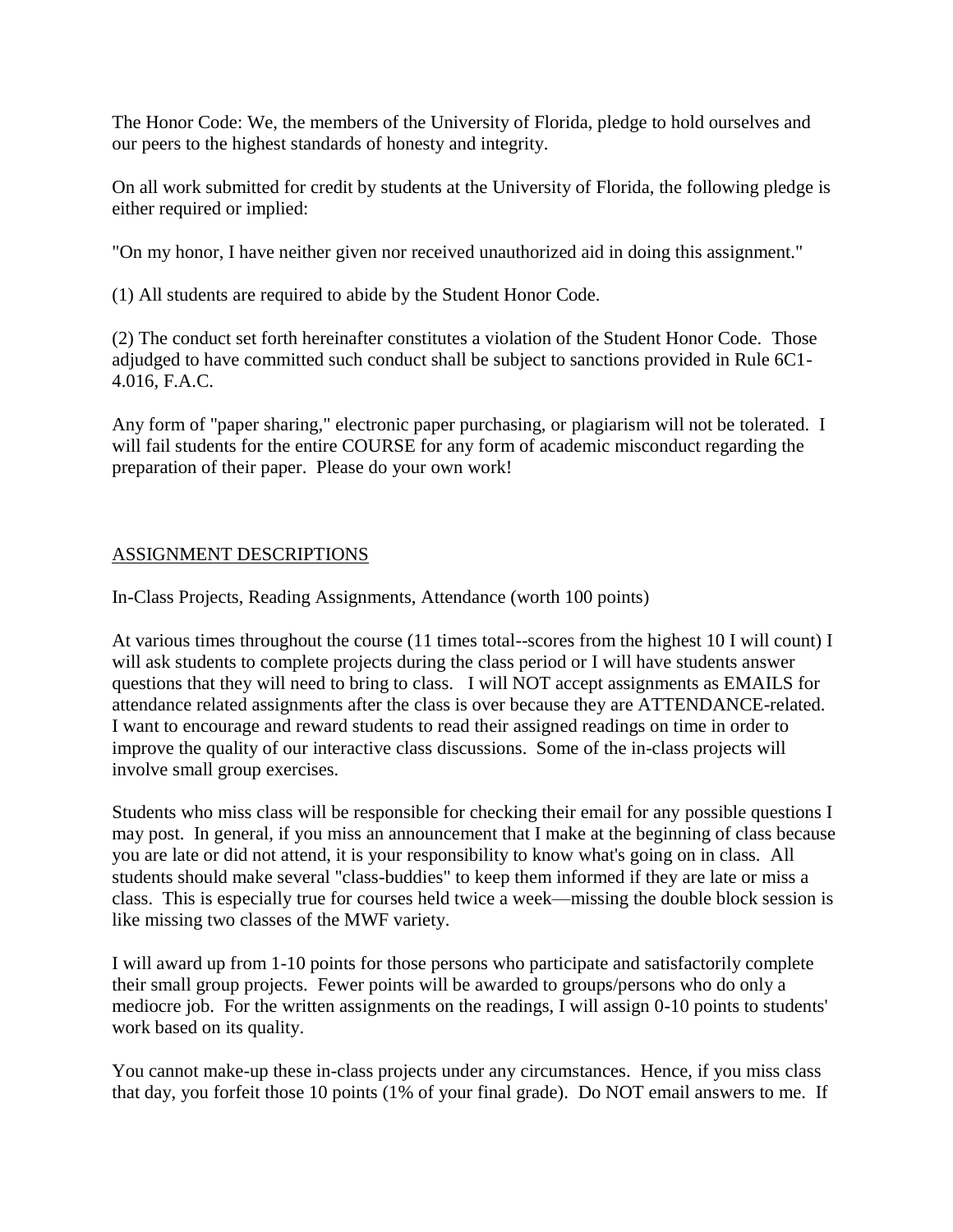one of these in-class project days falls on a day when you have a UNIVERSITY AUTHORIZED absence for travel or illness, you must show me written documentation of this conflict and I will add 1% to the weight of your final exam for each instance.

In some instances I will simply take attendance and those who are present for the ENTIRE period(s) will receive 10 points. In fairness to the punctual students, if you come in late or leave early you will only receive partial credit. It is every student's responsibility to sign the attendance sheet when they are present. If your name does not appear, you will be marked absent.

Honor code: Students should NEVER sign the name of another student to the attendance list. This is considered academic misconduct and will result in dismissal from the course.

#### Mentor Essay

You are responsible for developing a 2.5 - 3 page (double-spaced, NO extra spaces between paragraphs) essay that integrates your gendered analysis of a male mentoring experience that affected your life. You should explicitly incorporate insights gleaned from the book *Men on a Mission: Valuing Youth Work in Our Communities* and apply them to your real life experience. You should think of a nonfamily male person (e.g., school/music teacher, neighbor, coach, camp counselor, youth minister) who you interacted with at some point in your life and left an impression on you (good/bad/mixed). Some students will be able to identify such a person easily; others may have to focus on someone who wasn't as central to their youth or young adulthood. In either case, students need to choose someone and think about how this person interacted with you--and perhaps others.

You should develop a thematic essay that focuses explicitly on issues discussed in *Men on a Mission*. For example, you might explore how you perceived this person treating you as a male/female differently than others who were not male/female. Perhaps you looked toward this person as a quasi-father figure. In some instances, you might have felt this person helped create masculinity validating rituals in sports or wilderness survival. Some may choose to focus on dimensions associated with physical and social places and how this man's interactions with you were gendered. The male mentor might have helped you cope with a critical life course experience or enabled you to develop your confidence in some area. Alternatively, the person might have violated your trust or angered you with how poorly he treated you based on some type of gendered dynamic. You may have wanted this person to mentor you, but you felt that he did not follow through. My examples are only meant to stimulate your thinking; there are plenty of other options.

Make sure you include a separate cover page. Also, in your essay, **bold** and underline all key concepts and perspectives relevant to our course. My evaluation will be based largely on how well students systematically incorporate course material into their analyses. Papers should clearly demonstrate that students have learned something in this course and from reading *Men on a Mission* in particular.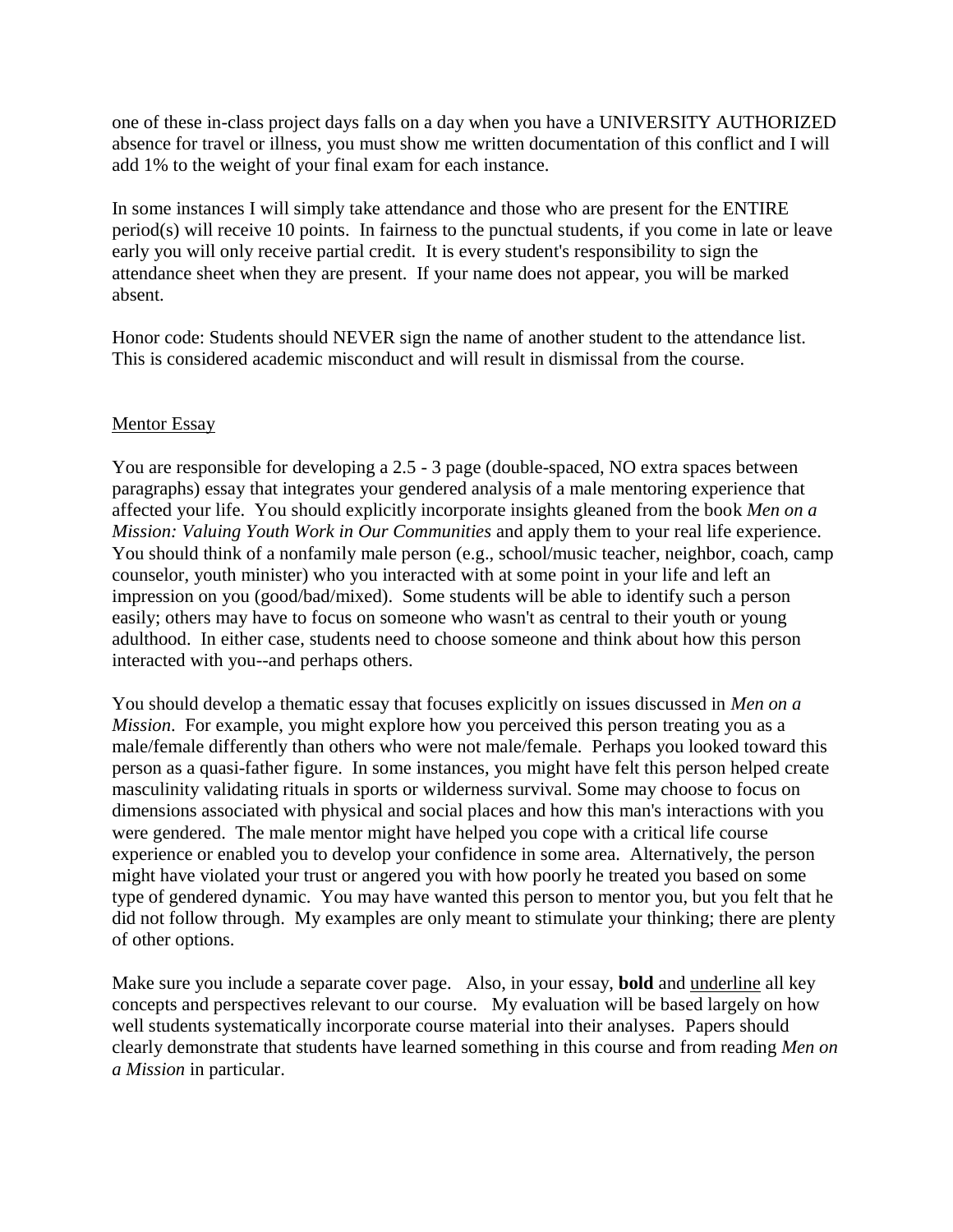Please note that I will collect, read, and return your essays in a confidential manner in case you want to deal with an experience you perceive to be personal.

#### Term Project

#### Option A: Personal Photo Journal Essay: worth 350 total points (proposal=50, paper=300)

You will be responsible for completing a personal photo journal assignment relevant to the first and second course objectives. Your journal entry is to be submitted on the designated due date listed above. Late essays will be subject to a late penalty (see above). These essays are to be at least 7 pages and no more than 8 pages in length, double-spaced and typed (Times Roman, 12" font, 1 inch top and bottom margins, number your pages). The page length does NOT include pages devoted to your appendix that will include copies of your photos.

You will need to interpret a personal life event, process, situation, or relationship from a particular **theoretical perspective/framework** discussed in class (e.g., social psychological, life course, sociohistorical, social constructionist, situated fathering) directly relevant to the course material (either lectures or readings). You may combine and integrate theoretical perspectives, but you must **explicitly** show how you are applying the perspective(s). I will discuss the "theoretical focus" part of the assignment in class.

You MUST demonstrate your ability to use material effectively from this course to explore and make sense of your personal experience. Stream of consciousness papers that could have been written prior to taking this course will receive low grades. You will earn a higher score by demonstrating more rigor and creativity in incorporating ample material from the class into your analysis. I am NOT looking for you to just describe an experience; you need to ANALYZE your particular life experience using ideas from the course.

In most cases, you will be focusing on an experience you've observed relevant to your father, grandfather, husband/partner, or son--but you must still show how this experience implicates you specifically. In other words, I want you to be immersed in the experience in some way, so your personal standpoint is relevant. Note that some women might be permitted to choose a project that focuses on their own production of masculinity in specific types of contexts (e.g., intersexed person, person in a traditional male work environment)--students interested in exploring this route should chat with me BEFORE submitting a proposal for a grade.

The one basic question you should ask yourself is: How does one or more of the theoretical perspectives/frameworks, and various concepts associated with men and masculinities (as discussed in this class), help me interpret and make sense of my journal topic? You should keep in mind the types of issues we will address in class (work, sports, sexuality, fertility, aging, health, socialization, violence, etc.). You are free to focus on any issue that we address in the course. You should choose readings/issues that are meaningful to you.

A useful way of approaching this assignment is to pose a question or a series of closely related questions about yourself as a man, a woman who interacts with a particular man/men, or a woman exposed to masculine constructions that influence her life (e.g., woman rugby player).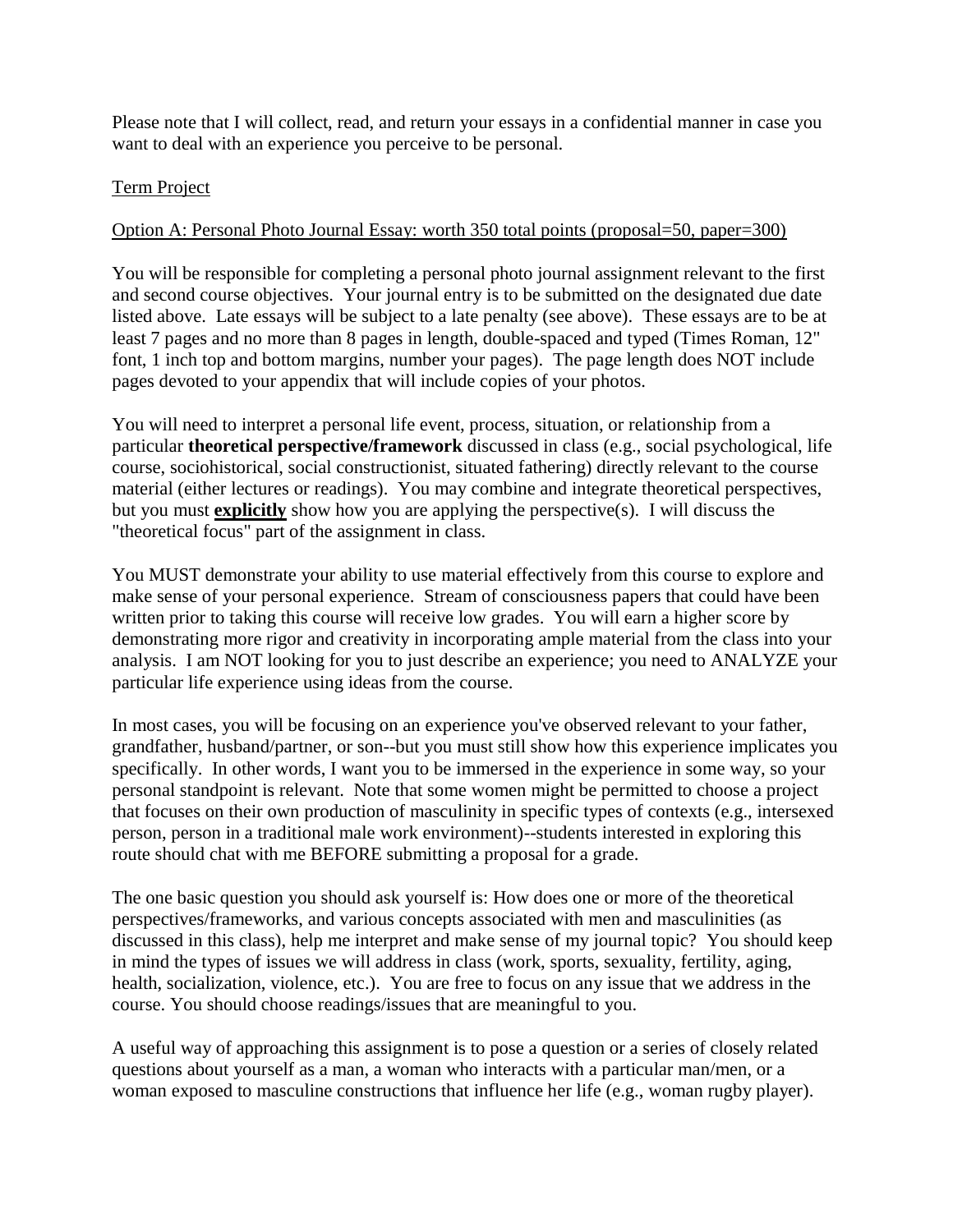This question should be framed by your recognition that aspects of the gender order shape your perceptions and experiences (or those of the significant other(s) you're writing about). This strategy will direct you to the most relevant literature in the course readings.

 Photo Dimension (Appendix): Because I'm asking you to incorporate a "photo" dimension into your analysis, some topics may be more suitable than others because you either have photos you can copy or you can easily take new photos (and then copy) that will provide you an opportunity to narrate your autoethnographic account. You should include at least 3 photos but you are free to include more if you like. Ideally, choosing and thinking about pre-existing photos will jog your memory and your analytic mind to reconstruct an account of a previous experience(s) that you can explore using a gender lens. If you take new photos for this assignment, the process of selecting particular photos should be guided by your memory and analysis as to what would be important to capture visually in order for you to present your particular narrative/analysis. The photos can be of place and/or people (individual, group, or a combination) directly relevant to you. Ideally, you'll want to choose photos that have distinct features that illustrate critical points (e.g., social processes of aggression or cooperation; playful gendered scenes; visually moving/revealing image of aspects of work setting--hard, dangerous, socially interactive; emotionally compelling elements imbedded in a particular place--grandfather's rocking chair sitting outside his farm house). Use your imagination!

Label your photos (Appendix A, B, C....), refer to them in your narrative, and include them at the end of your paper. PLEASE DO NOT GIVE ME ORGINALS--MAKE PHOTO COPIES, OR PRINT ELECTRONIC IMAGES (it is fine if they are black and white).

 Examples of Questions: the following are examples of the types of things that might be relevant for your assignment. You can choose one of these if you like, or modify one, or choose something else--so long as it's relevant to the course!

How did/does my father or father/mother interact with me in gendered ways based on particular places (athletic venues, part of the house, wilderness/nature, commercial sites, etc.)?

How are my same gender (applicable only to males) or opposite gender (applicable to males or females) friendships influenced by different types of settings that are gendered in some way?

Compared to my grandfather, how did my father construct his sense of masculinity relative to his work? [If you were to address a question like this one, you would need to also show how their experiences relate to your own perspective on work, or how you were able to relate to your grandfather and father interpersonally]

As a woman, how did I have to negotiate my experiences as an ROTC cadet?

 Proposal: You MUST obtain my approval for your paper topic PRIOR to submitting your final paper. This can be accomplished by submitting a brief (300 words) TYPED proposal of what you plan to write about. This proposal should:

a) briefly describe your topic,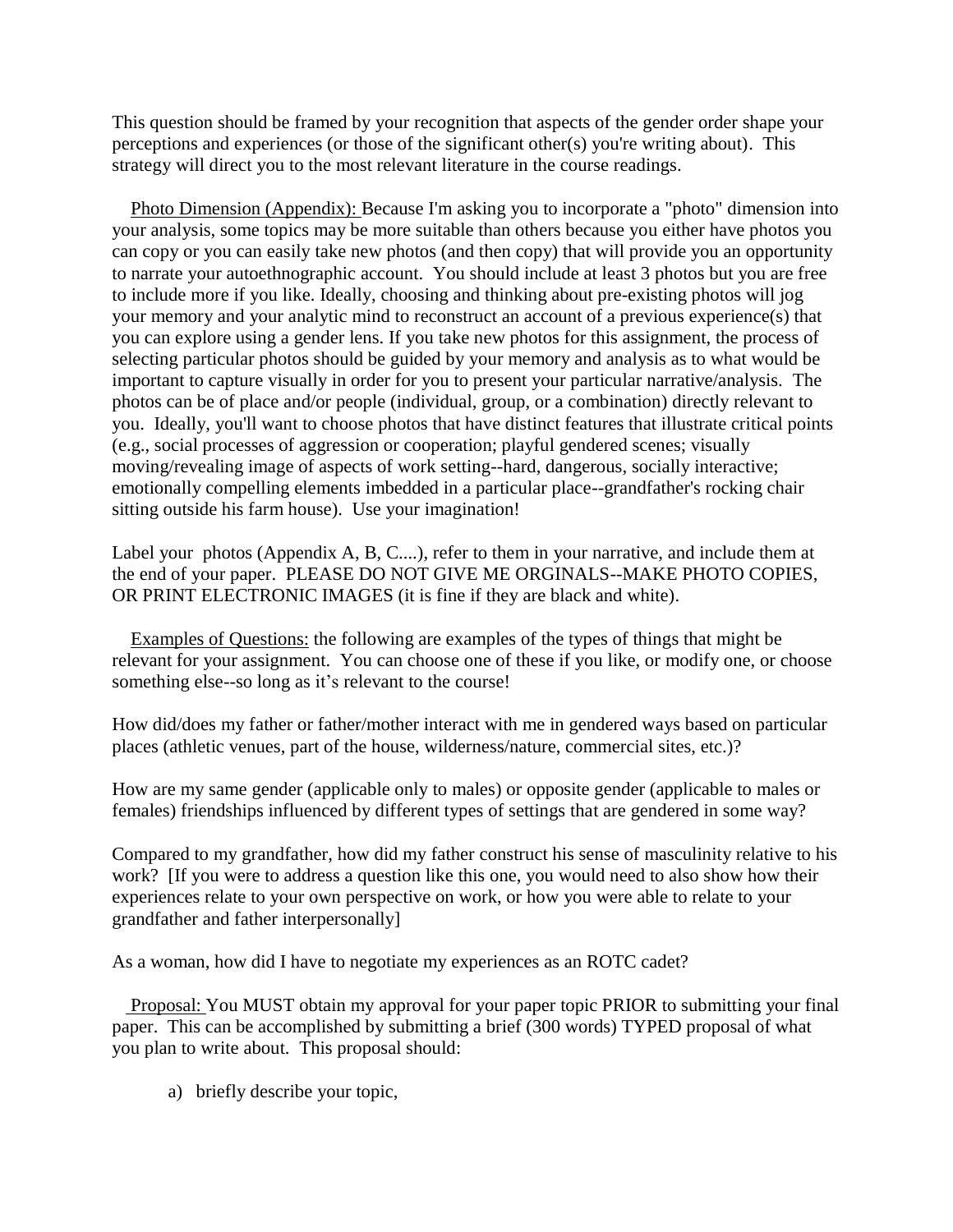- b) **explicitly** show how you plan to apply a **specific** theoretical perspective(s) (e.g., symbolic interactionism, social constructionism, life course) to your project,
- c) **explicitly** identify some of the key concepts and course readings you plan to incorporate into your analysis, and
- d) discuss how you plan to analyze your material.

On a **separate sheet** you should **list and describe the types of photos** you plan to incorporate (you do not have to have them ready yet). If for some reason you wish to change your topic, after you have had a paper topic approved, you MUST clear this with me prior to submitting your final paper and submit another proposal. Only the grade you receive on the first proposal will count. Your initial proposal will be graded out of 50 points. You should therefore put careful thought into your proposed project BEFORE submitting your proposal.

 Guidelines and Grading: In order to receive an "A" grade for this paper you will need to raise and systematically address a question relevant to this course while demonstrating your ability to show how the gender social order and masculinity issues are relevant to your discussion. Your paper will need to be well-written and organized in a logical fashion. Creative and original thinking will be rewarded.

I will collect and return the Journal Assignment in a private fashion in case students wish to write about something they consider exceptionally personal. I will be the only one who reads these papers. I may ask a few students if they would like to talk about their project in class, but that would be strictly voluntary and NOT a graded feature of the assignment--just a fun opportunity to share.

You are expected to prepare this assignment in a professional manner. The following guidelines should be followed:

1. The proposal needs to be handed in on time and tailored according to the comments listed above. Proposals need to be 275-300 words, double-spaced (not including citation listings)- essentially one full page. A separate page should include a listing and description (a couple sentences) of the photos you plan to include.

2. When you turn in your final paper include a title page which includes the title of your report, your name, UF ID #, course title, date, and E-MAIL address. Attach to the end of your paper a copy of your proposal that I approved with my handwritten marks. I will NOT grade your paper unless you attach this sheet so make sure you don't lose it! Do NOT use binders of any kind- staple your paper together. You should make three copies of this paper. You will need to handin TWO COMPLETE COPIES--the master copy will include the attached proposal (I will return the one that I grade).

3. Papers should be neatly typed, double spaced (7-8 pages, NO extra spaces between paragraphs) not including tables or references and make sure you NUMBER your pages.

4. Five references needed. You should use AT LEAST 2 solid, scholarly references (academic peer-reviewed journals or books) IN ADDITION to your class readings. You can cite popular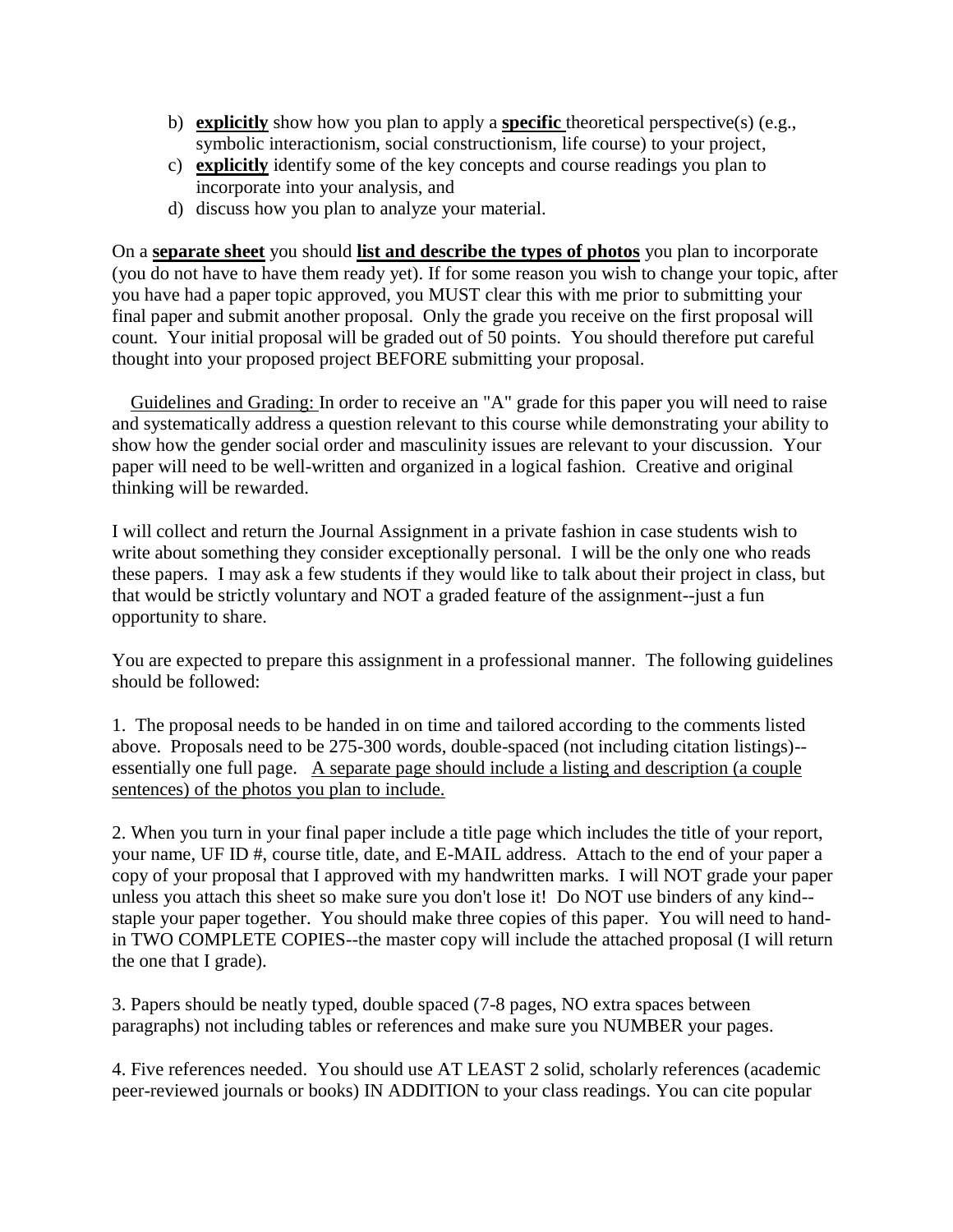press magazine articles from Newsweek, Time, etc., but you should NOT count them as part of your required 2 outside references. You will need to use at least 3 readings from the course readings but they must be in addition to the 2 outside references. Your grade will not be affected by including additional references beyond these 5 references. It is best to make the most out of the limited references I've asked you to identify, rather than citing lots of references in a superficial way.

5. You may use whatever standard referencing format you prefer but please make sure that you reference you materials completely and consistently. YOU MUST HAVE A REFERENCE LIST WITH FULL CITATION INFORMATION.

6. Do NOT use extensive direct quotes in your paper. You may want to use a quote or two at some point (of the short variety), but the text should reflect your own synthesis of the material. Thus, you should paraphrase material and then include a citation at the end of the sentence or paragraph. If an entire paragraph is based on ideas from a particular source, reference that source at the beginning of the paragraph--you then won't have to reference that source after each sentence in the paragraph.

7. Place in bold and underline all key sociological concepts you used from the readings and lectures so that I can easily notice them..

8. Enjoy the process!

I will assess your completed research paper on the following specific criteria (use this as a check list):

1. Quality of literature review (breadth, depth, relevance) [40 points]

- have you found an adequate number of relevant and compelling articles/books
- have you located relevant materials
- have you identified recent materials
- have you incorporated the material into your analysis in a meaningful way

# 2. Degree and quality of analytic effort (MOST IMPORTANT) [200 points]

- how insightful is your analysis, i.e., does it go beyond a superficial treatment of the subject and get at underlying themes and patterns
- do you present your ideas in a logical fashion
- does your analysis integrate key concepts in meaningful ways
- do you compare/contrast key ideas in a way that demonstrates your deep understanding
- have you used concepts and a theoretical perspective(s) accurately
- have you incorporated your visual images effectively into your paper and developed your narrative analysis around them

3. Organizational structure and writing style [25 points]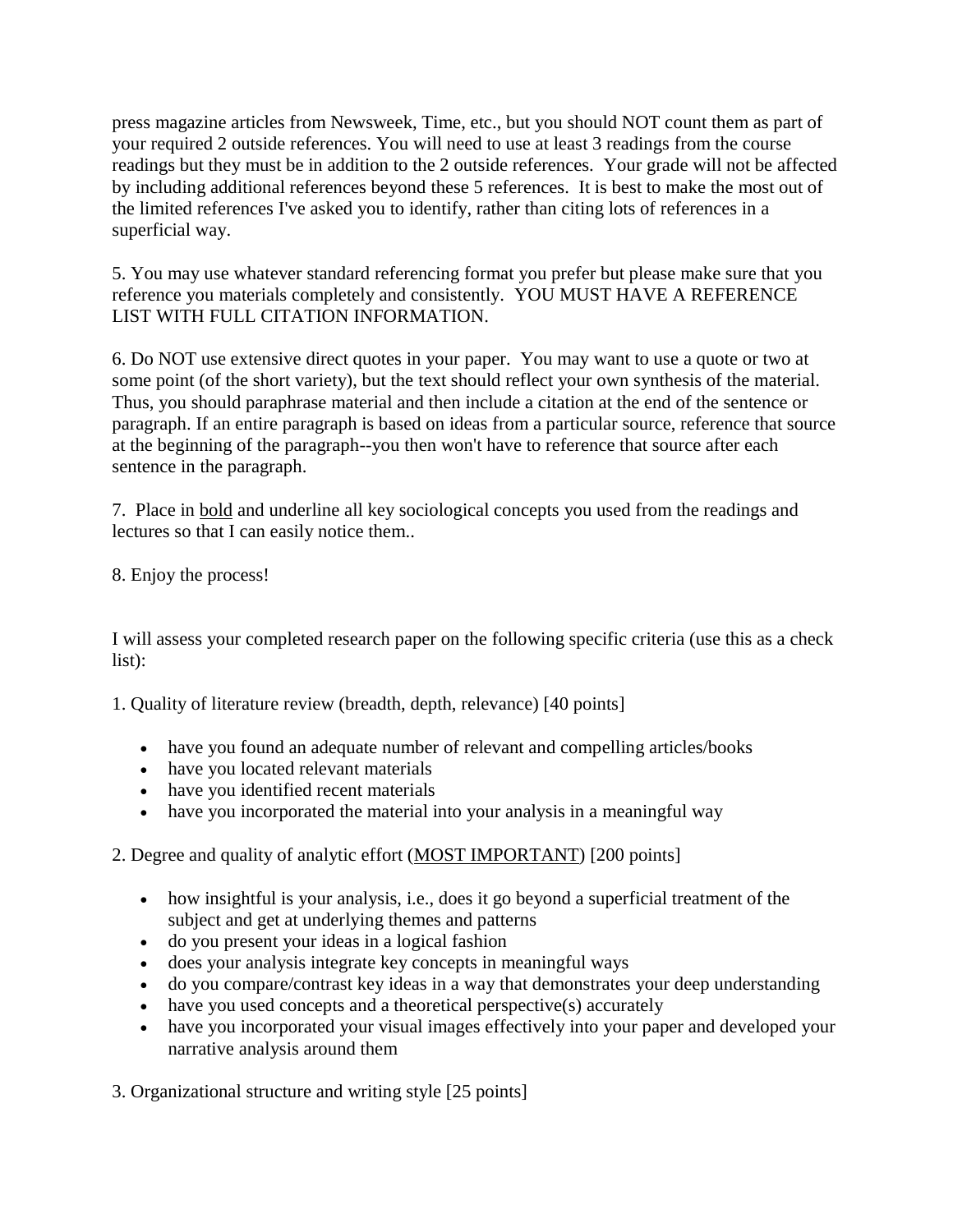- is your paper easy to read, are your sentences lucid and without grammatical mistakes
- is your paper well organized with topic sentences and logical transitions between paragraphs
- is there a sense of continuity from the beginning to the end
- have you included a strong opening and conclusion?

4. Creativity of thought and presentation [20 points]

- do you keep my interest and motivate me to turn the pages
- do you include thought provoking passages or questions that demonstrate original thinking
- do your photos and analysis stimulate insightful thinking

5. Quality of professional presentation [15 points]

- have you submitted your proposal and paper on or before the due date
- is your paper the appropriate length
- have you double and triple checked your paper to eliminate typos and misspellings
- is your paper printed with neat and clear ink (no faded type please)
- have you followed my directions for preparing your paper including the photo dimension
- attached a separate page to the end of your paper and assigned a letter grade (e.g., A, A-, B+, B, B-, C+, C, C-, D+, D, D-, E) to your effort for each of the five criteria I describe above. In other words, I want you to evaluate your own work.

|                                           | Student | Dr. Marsiglio |
|-------------------------------------------|---------|---------------|
| 1. Breadth and depth of literature review |         |               |
| 2. Analytic effort                        |         |               |
| 3. Organization and writing style         |         |               |
| 4. Creativity                             |         |               |
| 5. Professional presentation              |         |               |

Option B: Interview-based Project: worth 370 total points (proposal=50, paper=320)

## **Mandatory attendance at interviewing workshop: DATE AND TIME TO BE DETERMINED**

(Note: Because this assignment requires much more work than the other project, I will evaluate your work based on a 370 point scale, i.e., if you do work that I would assign a grade equivalent to 92% on the personal photo journal paper you would receive 322 points, whereas the same quality of work on the interview project would garner you 340 points).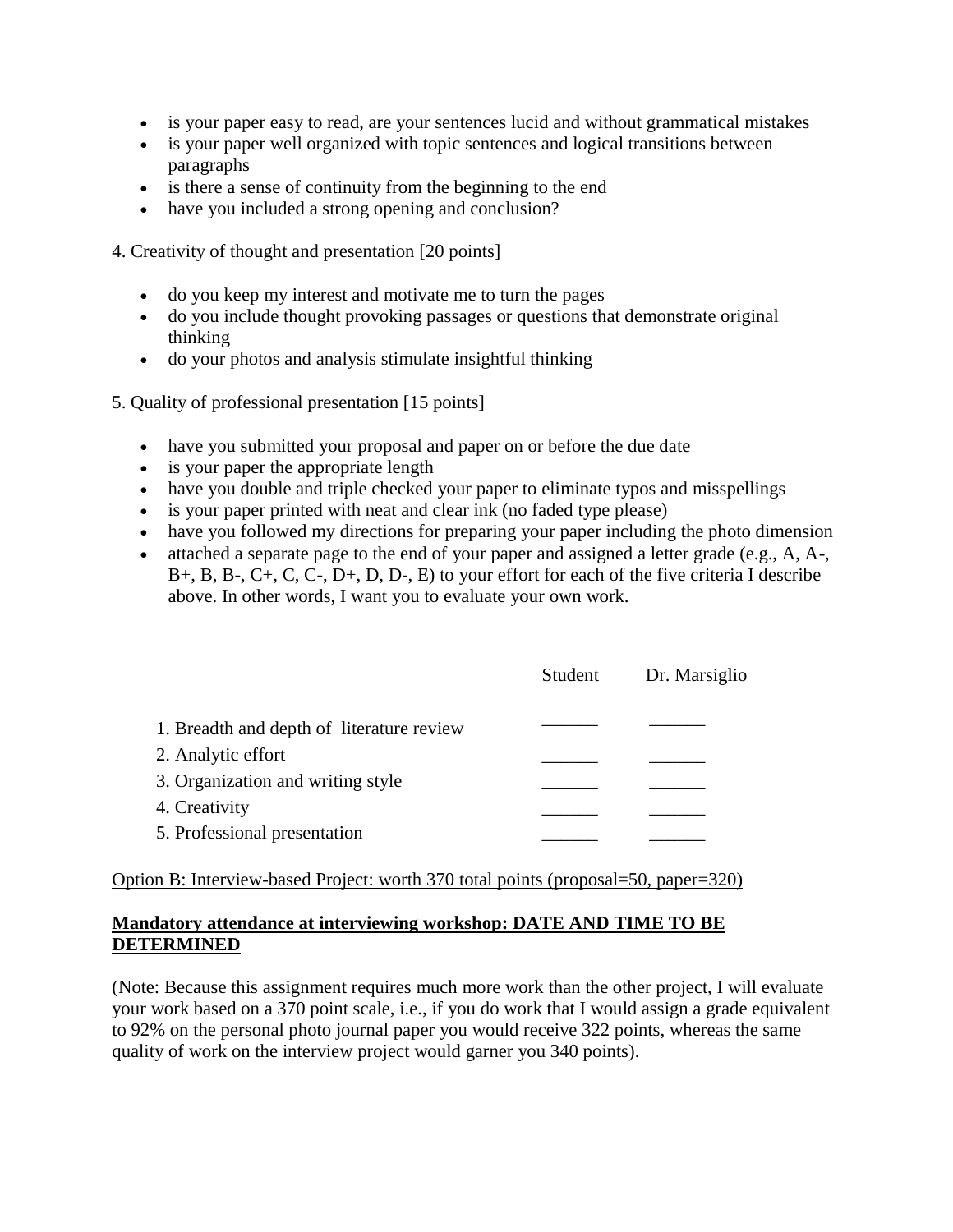In this interview-based project, students should identify an important research question that is clearly relevant to our class discussions and readings. For example:

- How, to what extent, and why, do men present themselves in particular ways in sporting or friendship contexts?
- In what ways do older men's perceptions of self change after they retire from their jobs/careers?
- How do men manage their experiences with betrayal in relationships?
- What types of turning points have affected how men define themselves as men?

Students should think of a question that is of interest to them and one which they will feel comfortable asking others about. This question MUST draw upon one of the theoretical perspectives we've talked about in class.

After receiving ORAL APPROVAL for their general research question from me (ideally prior to our workshop meeting), students will need to develop a brief list of OPEN ended interview questions (6-7) and related probes that will be used to conduct personal face-to-face interviews with three men. The proposal should include a brief description of the topic, general research question, and a list of the specific semi-structured interview questions and probes.

These interviews must be tape recorded (do NOT record participants' names). Students must attend the workshop meeting and turn in their proposal by the deadline in order to have a chance of receiving approval for this project.

I will meet with the students doing this project as a group pending a discussion with all students contemplating doing the interview project to review research issues involving in-depth interviewing and qualitative paper writing. I suspect that a very early time is necessary to accommodate students' diverse schedules. The meeting is mandatory and students not attending will be required to purse the personal photo journal option for the term paper (no exceptions).

Once their project is approved, students will conduct three qualitative interviews and develop an analytic essay that attempts to answer their question. Students will need to identify useful quotes from their participants and incorporate them into their analysis to illustrate their points. Several techniques can be used in this regard. First, a short phrase might be lifted from the interview to convey a point in the respondent's own words. This phrase might make use of a metaphor or a unique way of capturing an idea. Second, students might quote a full sentence or two which clearly illustrates an important theme. Third, students might on occasion quote a participant at length if the quote is rich with information and ties together several points. These extensive quotes, if they are used at all, should be used sparingly. Whatever combination of quotes is used, they should represent only about 15-20% of the entire text of a student's essay. At the workshop I will distribute more detailed suggestions for how you should write this paper.

I will evaluate your project by using basically the same criteria I described in connection with the other paper assignment (please review those criteria). In addition, I will pay attention to: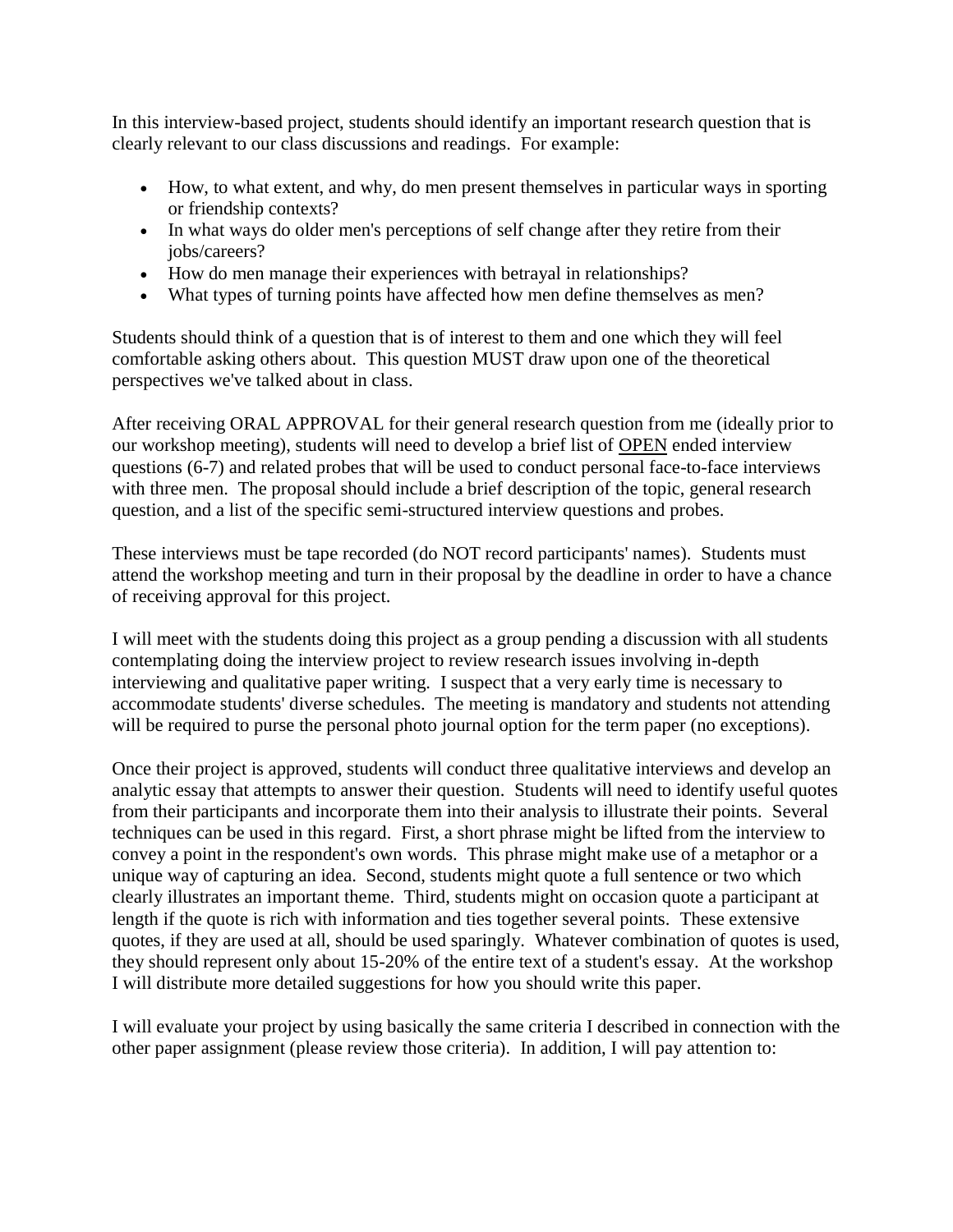- student's ability to work independently and creatively throughout the proposal, interview construction, analysis, and writing phases, those who require fewer revisions to their proposal will receive higher grades
- student's ability to incorporate quoted material into their analysis in an analytically meaningful fashion
- the quality of the questions the student's asked
- quality of the interview (please arrange to do the interviews in a quiet, private place)

## You should:

- Download and read the set of documents that pertain to conducting qualitative interviews: [conducting.qual.interviews.PDF](http://web.clas.ufl.edu/users/marsig/conducting.qual.interviews.PDF)
- Complete a paper that is AT LEAST 8 but no more than 9 double-spaced typed pages in length.
- Complete memos on three interviews as instructed in the handouts you download and that will be discussed in the workshop
- Use AT LEAST 4 solid, scholarly references (at least 3 of these should be SCHOLARLY JOURNAL ARTICLES). You can cite popular press magazine articles from Newsweek, Time, etc., but you should not count them as part of your required 4 references).
- Single space and indent direct quotes if they are more than 40 words in length.
- Include fictitious names for respondents.
- You will need to demonstrate to me clearly that you completed the taped interviews (I'll discuss options during our group session).
- Include your paper and attach the original sheet of paper with your proposal and questions and my written approval. I will NOT grade your paper without this signed note.
- The paper should be organized in the following manner: Introduction, Literature Review, Sample Description, Analysis (use additional subheadings to capture key themes), Conclusion, References
- Attach a separate page to the end of your paper and assign a letter grade (e.g., A, A-, B+, B, B-, C+, C, C-, D+, D, D-, E) to your effort for each of the four criteria I describe below. In other words, I want you to evaluate your own work.

| 1. Focused on appropriate literature |  |
|--------------------------------------|--|
| 2. Analytic effort                   |  |
| 3. Organization and writing style    |  |
| 4. Creativity                        |  |
| 5. Professional presentation         |  |

## COURSE OUTLINE AND READING ASSIGNMENTS

Please have the readings completed PRIOR to our class sessions. Your familiarity with the material in advance will enhance our class discussions and your learning.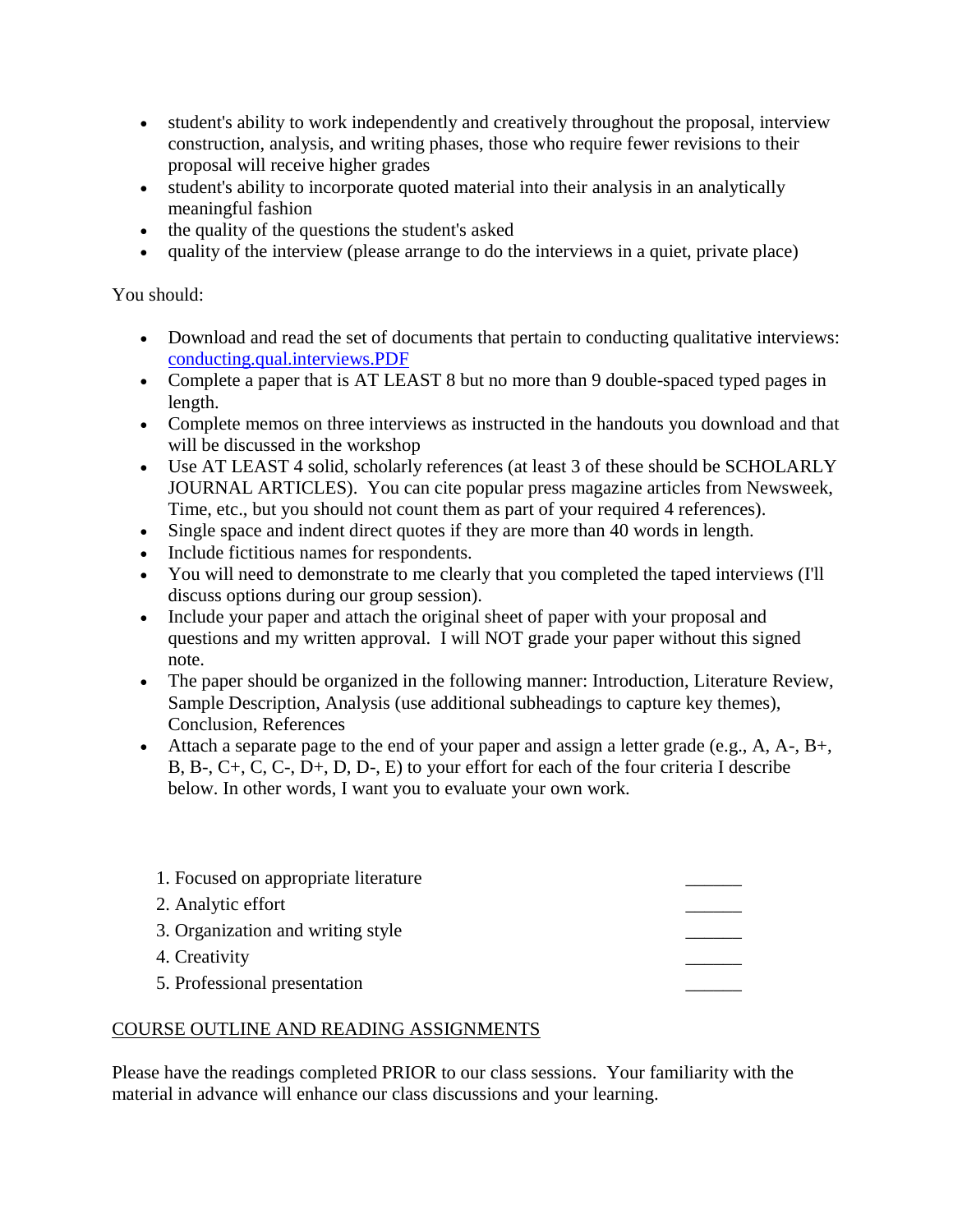## **Week 1 (January 9-13): INTRODUCTION:**

1. Kimmel, Michael (2004). Masculinities. In Michael Kimmel and Amy Aronson (Eds.) Men and masculinities: A social, cultural, and historical encyclopedia, Vol. II (pp. 503-507). Santa Barbara, CA: ABC Clio.

2. Schrock, Douglas and Schwalbe, Michael (2009). Men, masculinity, and manhood acts. *Annual Review of Sociology, 35*, 277-295.

## **Week 2 (January 16-20): INTRODUCTION (continued)**

1. Kahn, Jack S. (2009). Social context and masculinities. Pp. 21-46, chapter in (Jack Kahn, author) *An Introduction to Masculinities.* United Kingdom: Wiley-Blackwell.

2. Connell, R. W. and James W. Messerschmidt (2005). Hegemonic masculinity: Rethinking the concept. *Gender & Society, 19,* 829-859.

3. Anderson, Eric. (2009). Inclusive masculinity theory. Chapter 6 (pp. 93-101) in *Inclusive masculinity: The changing nature of masculinities*. New York: Routledge.

#### **Optional Relevant Readings:**

Kimmel, Michael. (1994). Masculinity as homophobia: Fear, shame, and silence in the construction of gender identity. In Harry Brod and Michael Kaufman (Eds.), *Theorizing masculinities* (pp. 119-141). Thousand Oaks, CA: Sage.

Schwalbe, Michael and Wolkomir, Michelle. (2002). Interviewing men. In Jaber F. Gubrium and James A. Holstein (Eds.), *Handbook of interview research: Context & method*. Thousand Oaks, CA: Sage.

#### **Week 3 (January 23-27): CONSTRUCTING MASCULINITIES: HISTORICAL TIME AND PLACE**

1. Kimmel, Michael. (1996). Introduction: Toward a history of manhood in America. Chapter 1 in Michael Kimmel Manhood in America: A cultural history (pp. 1-10). New York: The Free Press.

2. Anderson, Eric. (2008). Inclusive masculinity in a fraternal setting. *Men and Masculinities, 10*, 604-620.

3. Hinojosa, Ramon. (2010). Doing Hegemony: Military, Men, and Constructing a Hegemonic Masculinity. *Journal of Men's Studies, 18*(2), 179-194.

Optional Relevant Readings: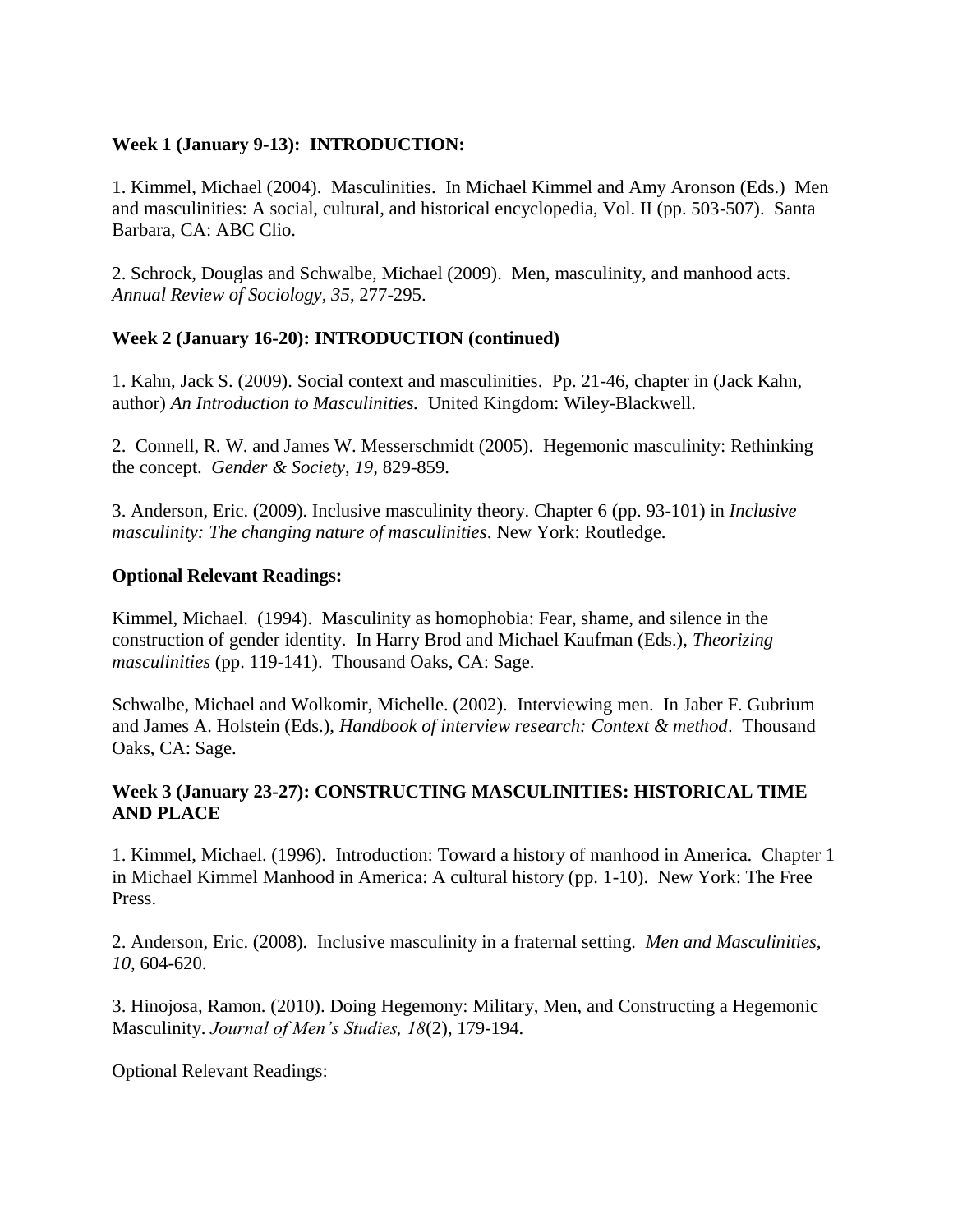1. Sabo, Don, Kupers, Terry A., and London, Willie (2001). Gender and the politics of punishment. Chapter in Don Sabo, Terry A. Kupers, and Willie London (Eds.), *Prison masculinities* (pp. 3-18). Philadelphia. Temple University Press.

## **Week 4 (January 30 – February 3): SOCIALLY CONSTRUCTED MALE DEVELOPMENT: BOYHOOD AND GUYLAND**

1. Kimmel, M. (2008). *Guyland: The Inner World of Young Men, 18-27*. New York: HarperCollins.

## **Optional Relevant Readings:**

1. Jordan, Ellen and Cowan, Angela. (2004, reprinted). Warrior narratives in the kindergarten classroom: Renegotiating the social contract. Chapter 9 in Michael Kimmel and Michael A. Messner (Eds.), *Men's Lives* (pp. 103-115). Boston: Allyn and Bacon.

2. Hasbrook, Cynthia and Harris, Othello. (2000). Wresting with gender: Physicality and masculinities among inner-city first and second graders. In Jim Mckay, Michael A. Messner, and Don Sabo (Eds.) *Masculinities, gender relations, and sport* (pp. 13-30). Thousand Oaks, CA: Sage.

3. Pascoe, C. J. (2005). Dude, you're a fag: Adolescent masculinity and the fag discourse. *Sexualities, 8*, 329-346.

## **Week 5 (February 6 – 10): SOCIALLY CONSTRUCTED MALE DEVELOPMENT: BOYHOOD AND GUYLAND (continued)**

1. Kimmel, M. (2008). *Guyland: The Inner World of Young Men, 18-27*. New York: HarperCollins.

## **Week 6 (February 13 – 17): MALE BODIES: PERCEPTIONS AND HEALTH ISSUES**

1. Courtenay, Will H. (2000). Constructions of masculinity and their influence on men's wellbeing: A theory of gender and health. *Social Science and Medicine, 50*, 1385-1401.

2. Gerschick, Thomas J. and Miller, Adam Stephen. (2004, reprinted). Coming to terms: Masculinity and physical disability. Chapter 29 in Michael Kimmel and Michael A. Messner (Eds.), *Men's Lives* (pp. 349-362). Boston: Allyn and Bacon.

3. Marsiglio, William (2009). healthy dads, healthy kids. *Contexts, 8*, 22-27.

## **Optional Relevant Reading:**

1. Hennen, Peter. (2005). Bear bodies, bear masculinity: Recuperation, resistance, or retreat? *Gender & Society, 19*, 25-4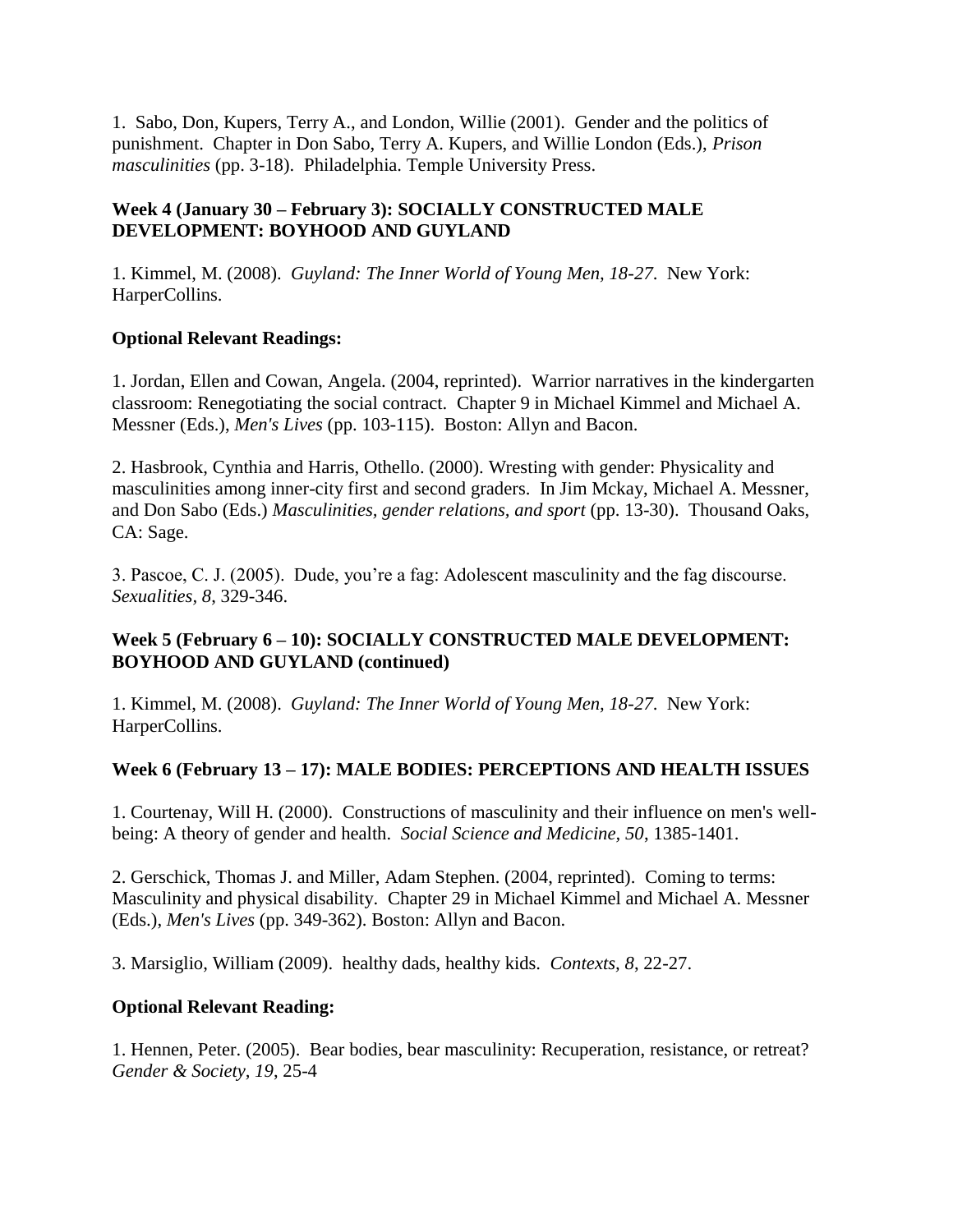2. Loe, Meika (2006). The Viagra blues: Embracing or resisting the viagra body. In Dana Rosenfeld and Christopher A. Faircloth (Eds.). *Medicalized masculinities* (pp. 21-44). Philadelphia: Temple University Press.

## **Week 7 (February 20– 24): MEN AND SPORTS**

1. Messner, Michael. (2005). Still a man's world? Studying masculinities and sport. In Michael Kimmel, J. Hearn, and R. W. Connell (Eds.), *Handbook on Men and Masculinities* (pp. 313- 325). Thousand Oaks:, CA: Sage.

2. Hirose, Akihiko and Pih, Kay Kei-ho. (2010). Men who strike and men who submit: Hegemonic and marginalized masculinities in mixed martial arts. *Men and Masculinities, 13*, 190-209.

3. Anderson, Eric. (2011). Updating the outcome: Gay athletes, straight teams, and coming out in educationally based sports teams. *Gender & Society, 25*, 250-268.

## **Optional Relevant Reading**

1. Anderson, Eric (2005). Sport, masculinity, and hegemonic oppression. Chapter 2 in Eric Anderson (author) *In the game: Gay athletes and the cult of maculinity* (pp. 19-38). Albany State University of New York Press.

2. Hartmann, Douglas (2003). The sanctity of Sunday football: Why men love sports. *Contexts, 2*, 11-19.

3. Adams, Adi, Eric Anderson, and Mark McCormack. (2010). ―Establishing and Challenging Masculinity: The Influence of Gendered Discourses in Organized Sport,‖ *Journal of Language and Social Psychology* 29(3): 278-300.

# **Week 8 (February 27 – March 2): SEXUALITY**

1. Flood, Michael (2007). Men, sex, and homosociality: How bonds between men shape their sexual relations with women. Men and Masculinities, 10, 339-359.

2. Mutchler, Matt G. (2000). Seeking sexual lives: Gay youth and masculinity tensions. In Peter Nardi (Ed.), *Gay Masculinities* (pp. 12-43). Thousand Oaks, CA: Sage.

3. Garlick, Steve. (2010). Taking control of sex?: Hegemonic masculinity, technology, and internet pornography. *Men and Masculinities, 12*, 597-614.

## **Week 9 (March 5 – 9) SPRING BREAK: NO CLASSES**

# **Week 10 (March 12 – 16): PROCREATIVE CONSCIOUSNESS AND FATHERING**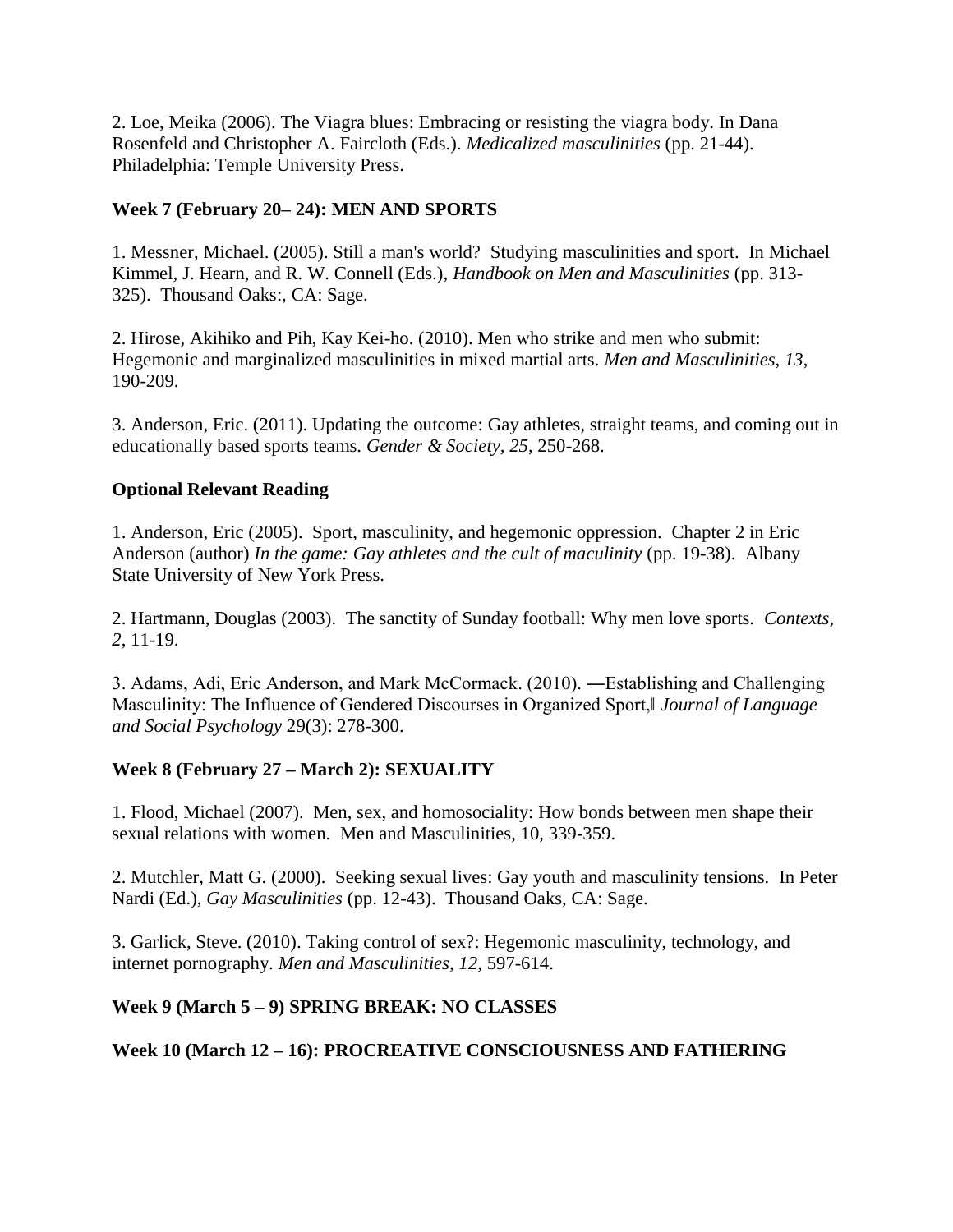1. Marsiglio, William and Sally Hutchinson (2002). Becoming aware, being Aware. Chapter 3 in William Marsiglio and Sally Hutchinson (authors). *Sex, Men, and Babies: Stories of Awareness and Responsibility* (pp.61-109). New York: New York University Press.

## **Week 11 (March 19 - 23): PROCREATIVE CONSCIOUSNESS AND FATHERING (continued)**

1. Smith, Jeremy A. (2009). The astonishing science of fatherhood, or three more myths about male caregiving. Chapter 7 (pp. 120-145) in J. A. Smith's *The daddy shift: How stay-at-home dads, breadwinning moms, and shared parenting are transforming the American family*. Boston: Beacon.

2. Catlett, Beth S. and McKenry, Patrick C. (2004). Class-based masculinities: Divorce, fatherhood, and the hegemonic ideal. *Fathering, 2,* 165-190.

3. Aumann, Kerstin, Galinsky, Ellen, and Matos, Kenneth. (2011). The New Male Mystique. Families and Work Institute National Study of the Changing Workforce. <http://www.familiesandwork.org/site/research/reports/newmalemystique.pdf>

# **Optional Relevant Reading:**

1. Coltrane, Scott (2004). Fathering: Paradoxes, contradictions, and dilemmas. In Marilyn Coleman and Lawrence Ganong (Eds.) *Handbook of contemporary families: Considering the past, contemplating the future* (pp. 224-243). Thousand Oaks, CA: Sage.

2. Marsiglio, William and Pleck, Joseph H. (2005). Fatherhood and masculinities. In Michael Kimmel, J. Hearn, and R. W. Connell (Eds.), *The handbook of studies on men and masculinities.*  (pp. 249-269). Thousand Oaks, CA: Sage.

3. Pleck, Joseph H. (2010). Fatherhood and masculinity. Chapter 2 in M. E. Lamb (Ed). *The role of the father in child development (5th edition)* (pp. 27-57). Hoboken, NJ: John Wiley.

4. Marsiglio, William. and Roy, Kevin (in press, 2012). *Nurturing dads: Social initiatives for contemporary fatherhood*. New York: Russell Sage Foundation.

5. Harrington, Brad, Van Deusen, Fred, and Humberd, Beth. (2011). The new dad: Caring, committed and conflicted. Center for Work & Family. Boston College. <http://www.bc.edu/content/dam/files/centers/cwf/pdf/FH-Study-Web-2.pdf>

6. Harrington, Brad, Van Deusen, Fred, and Ladge, Jamie. (2010). The new dad: Exploring fatherhood within a career context. Center for Work & Family. Boston College. [http://www.bc.edu/content/dam/files/centers/cwf/pdf/BCCWF\\_Fatherhood\\_Study\\_The\\_New\\_Da](http://www.bc.edu/content/dam/files/centers/cwf/pdf/BCCWF_Fatherhood_Study_The_New_Dad1.pdf) [d1.pdf](http://www.bc.edu/content/dam/files/centers/cwf/pdf/BCCWF_Fatherhood_Study_The_New_Dad1.pdf)

**Week 12 (March 26 – March 30): MEN AND WORK**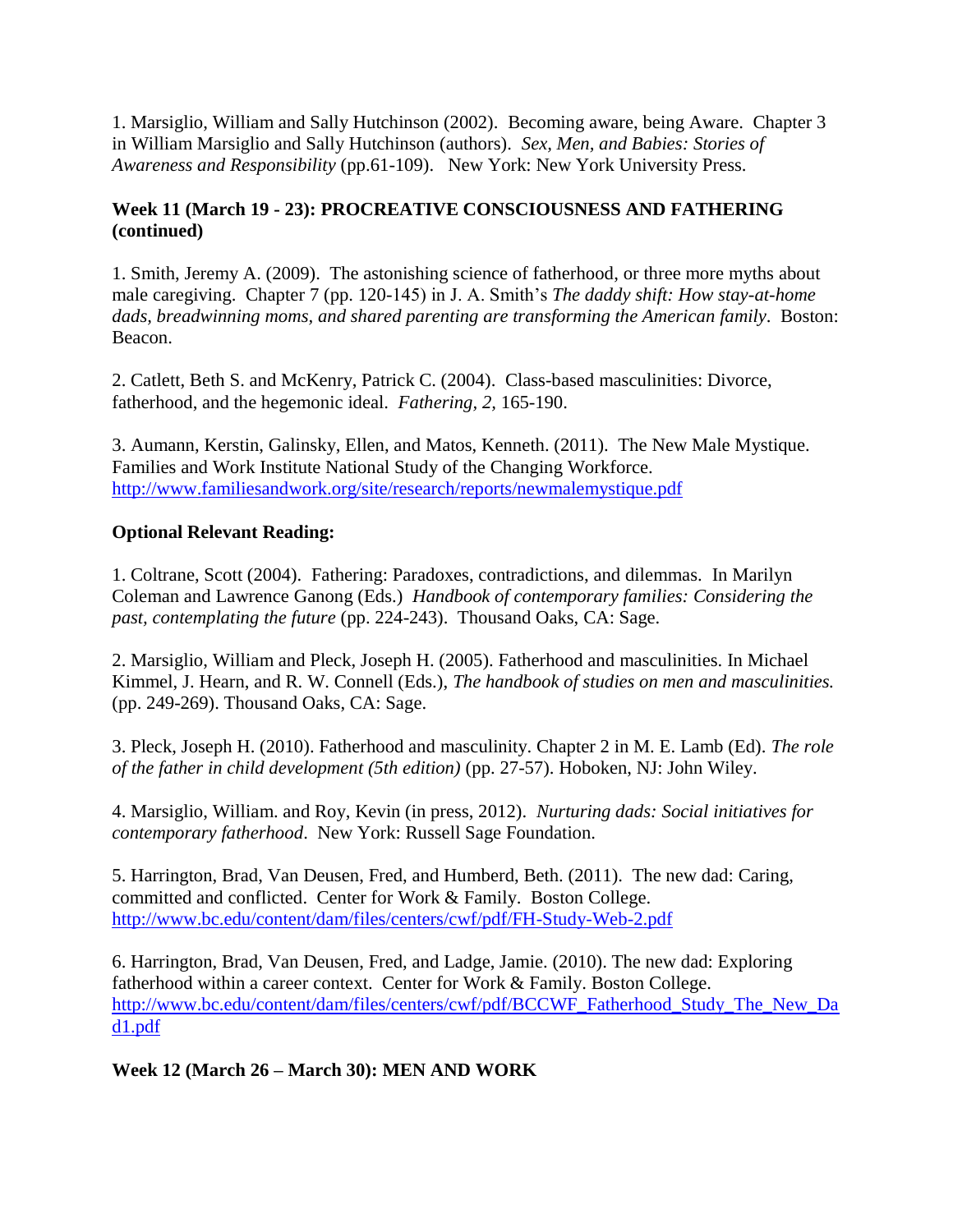1. Cooper, Marianne (2000). Being the "go-to-guy": Fatherhood, masculinity, and the organization of work in Silicon Valley. *Qualitative Sociology, 23*, 379-405.

2. Schilt, Kristen. (2006). Just one of the guys? How transmen make gender visible at work. *Gender & Society, 20*, 465-490.

3. Walker, Gregory W. (2006). Disciplining protest masculinity. *Men and Masculinities, 9, 5- 22.*

4. Marsiglio, William (2008). *Men on a Mission: Valuing Youth Work in Our Communities*. Baltimore, MD: Johns Hopkins University Press. [BEGIN TO READ]

# **Week 13 (April 2 - 6): MEN AND KIDS IN PUBLIC PLACES**

1. Marsiglio, William (2008). *Men on a Mission: Valuing Youth Work in Our Communities*. Baltimore, MD: Johns Hopkins University Press.

# **Week 14 (April 9 - 13): MASCULINITIES, AGGRESSION, AND CRIME**

1. Kilmartin, Christopher (2000). Chapter 12: Boys will be boys: Men and violence. In *The masculine self* (author, 2nd edition). Boston: McGrawHill.

2. Flood, Michael. (2005). Men's collective struggles for gender justice: The case of anitviolence activism. In Michael Kimmel, J. Hearn, and R. W. Connell (Eds.), *Handbook of studies on men & masculinities* (pp. 458-466). Thousand Oaks, CA: Sage.

## **Optional Reading:**

1. Abrams, Laura S., Anderson-Nathe, Ben, and Aguilar, Jemel (2008). Constructing masculinities in juvenile corrections. *Men and Masculinities, 11*, 22-41.

2. Felson, Richard B. (2006). Is violence against women about women or about violence? *Contexts, 5*, 21-25.

# **Week 15 (April 16 - 20): MEN OF COLOR**

1. hooks, bell (2004). *We real cool: Black men and masculinity*. New York: Routledge.

2. Gradilla, Alexandro J. and Torres, Rodolfo D. (2004). Latino masculinities. In Michael Kimmel and Amy Aronson (Eds.). *Men & Masculinities: A social, cultural and historical encylopedia, Vol II.* (pp. 460-463). Santa Barbara, CA: ABC Clio.

## **Optional Relevant Reading:**

Klein, Alan (2000). Dueling machos: Masculinity and sport in Mexican baseball. In Jim Mckay,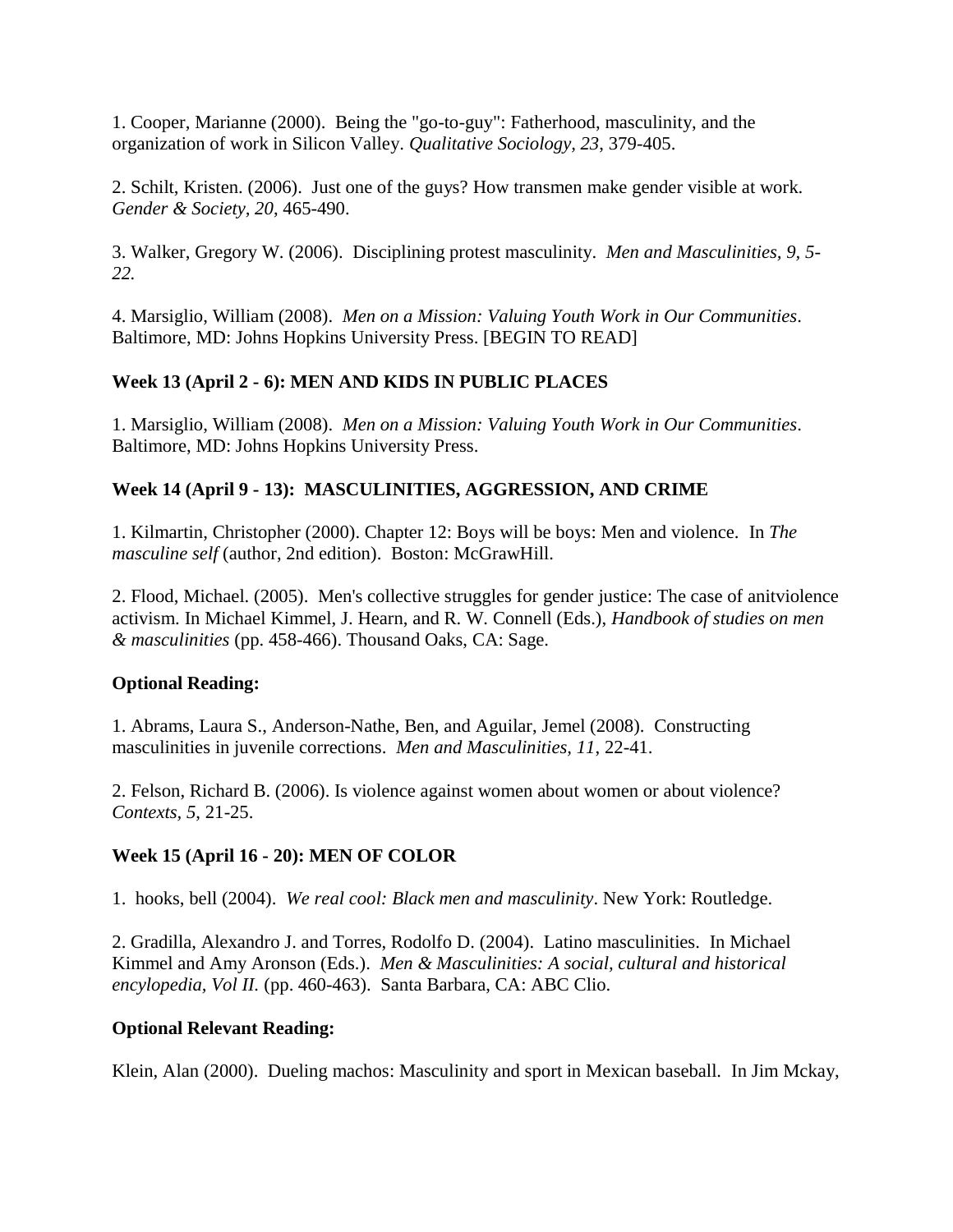Michael A. Messner, and Don Sabo (Eds.) *Masculinities, gender relations, and sport* (pp. 67-85). Thousand Oaks, CA: Sage.

## **Week 16 (April 23 - 27): MASCULINITIES, SOCIAL STRUCTURE, AND SOCIAL CHANGE**

No Readings—prepare for final. No class on April 26

## **Optional Relevant Reading:**

1. Messner, Michael. (1997). Men and masculinties (chapter 1, pp. 1-15) in *Politics of masculinities: Men in movements.* Thousand Oaks: CA: Sage.

2. Connell, R. W. (2005). Change among the gatekeepers: Men, masculinities, and gender equality in the global arena. *Signs: Journal of Women in Culture and Society, 30*, 1801-1825.

3. Marsiglio, William and Hutchinson, Sally (2002). Looking Forward. Chapter 7 in William Marsiglio and Sally Hutchinson (authors) *Sex, Men, and Babies: Stories of Awareness and Responsibility* (pp. 209-240) New York: New York University Press.

## **RESOURCES**

An extensive and up-to-date bibliography compiled by Michael Flood for various book and article/chapters related to men's issues can be found at :

<http://mensbiblio.xyonline.net/>

#### **Journals**

*Men and Masculinities* 

See also website http://www.mensstudies.com/mspjournals.html for information on: *Journal of Men's Studies International Journal of Men's Health Fathering: A Journal of Theory, Research, and Practice About Men as Fathers Psychology of Men and Masculinity.*

Many other journals include articles that address men's issues, often using a gender lens (e..g, *Gender and Society, Journal of Marriage and Family, Journal of Family Issues, Sociology of Sport*)

#### **Selected Books and Edited Journal Volumes Relevant to Men's Studies**

Abalos, David T. (2002). The Latino male: A racial redefinition. Boulder, CO: Lynne Rienner Publishers.

Abdullah-Khan, N. (2008). Male Rape: The Emergence of a Social and Legal Issue. Hampshire,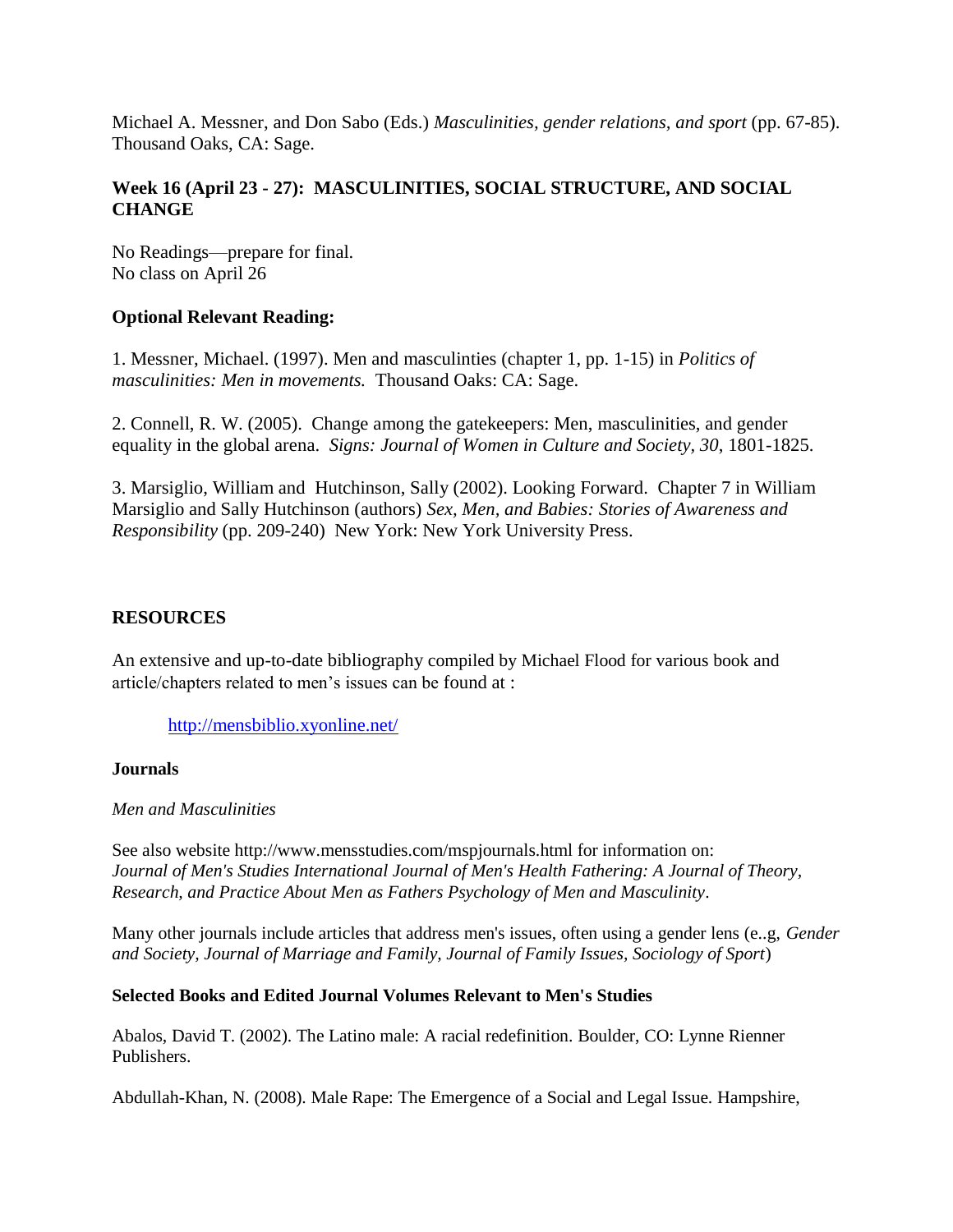UK, and New York, NY: Palgrave MacMillan

Alan Guttmacher Institute. (1996). Readings on men: From Family Planning Perspectives 1987- 1995. New York, NY: The Alan Guttmacher Institute.

Alan Guttmacher Institute. (2002). In their own right: Adressing the sexual and reproductive health of American men. New York, NY: The Alan Guttmacher Institute.

Arendell, Terry (1995). Fathers and divorce. Thousand Oaks, CA: Sage.

American Behavioral Scientist (1986, May/June). Researching male roles. Edited by Michael S. Kimmel, Volume 29 (5): Sage.

Anderson, Eric. (2005). In the game: Gay athletes and the cult of masculinity. Albany: State University of New York Press.

Anderson, Eric. (2009). Inclusive masculinity: The changing nature of masculinities. New York: Routledge.

Belton, Don (1995). ((Speak my name)): Black men on masculinity and the American dream. Boston: Beacon Press.

Beneke, Timothy (1997). Proving manhood: Reflections on men and sexism. Berkeley, CA: University of California Press.

Blumenfeld, Warren J. (1992). Homophobia: How we all pay the price. Boston: Beacon Press.

Booth, Alan and Crouter, Ann C. (1998, edited). Men in families: When do they get involved? What difference does it make? Mahwah, N.J.: Lawrence Erlbaum Associates.

Bordo, Susan. (1999). The male body: A new look at men in public and in private. New York: Farrar, Straus and Giroux.

Bowker, Lee H. (1997). Masculinities and violence. Thousand Oaks, CA: Sage.

Brittan, Arthur (1989). Masculinity and power. New York: Basil Blackwell.

Brod, Harry (1987). The making of masculinities: The new men's studies. Boston: Allen and Unwin.

Brod, Harry and Michael Kaufman (1994). Theorizing masculinities. Thousand Oaks, CA: Sage.

Brooks, S. N. (2009). *Black men can't shoot*. Chicago: University of Chicago Press.

Bronstein, Phyllis and Carolyn Pape Cowan (1988). Fatherhood today: Men's changing role in the family. New York: John Wiley ? Sons.

Carnes, Mark C. and Clyde Griffen. (1990). Meanings for manhood: Constructions of masculinity in Victorian America. Chicago: University of Chicago.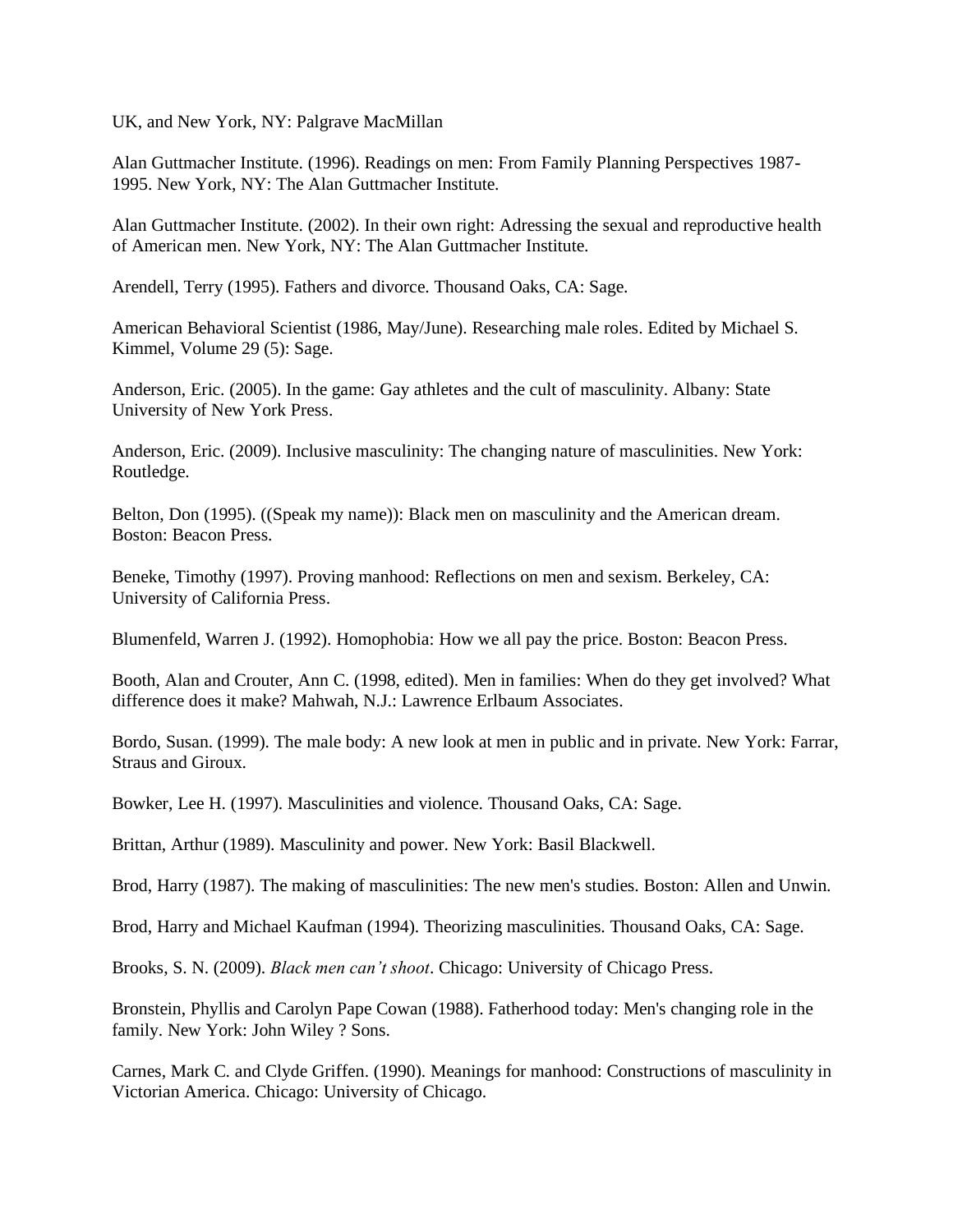Clatterbuagh, Kenneth (1997). Contemporary perspectives on masculinity: Men, women and politics in modern society (2nd ed.). Boulder, Colorado: Westview Press.

Cleaver, Frances (2003). Masculinities matter: Men, gender and development. New York: Palgrave.

Coates, Jennifer (2002). Men talk: Stories in the making of masculinities. Malden, MA: Blackwell

Colapinto, John (2001). As nature made him: The boy who was raised as a girl. New York: Perennial (Harper Collins).

Collier, Richard (1998). Masculinities, crime, and criminology: Men , corporeality, and the criminal(ized) body. Thousand Oaks, CA: Sage.

Coltrane, Scott (1996). Family man: Fatherhood, housework, and gender equity. New York: Oxford University Press.

Connell, R. W. (1995). Masculinities: Berkeley, CA: University of California Press.

Connell, R. W. (2000). The men and the boys. Berkeley, CA: University of California Press.

Craig, Steve (1992). Men, masculinity, and the media. Newbury Park, CA: Sage.

Crowley, Jocelyn Elise (2008). Defiant dads: Fathers' rights activists in America. Ithaca: Cornell University Press.

Daniels, Cynthia R. (2006). The science and politics of male reproduction. Oxford: Oxford University Press.

Davis, Larry (1998). Afircan American males: A practice guide. Thousand Oaks, CA: Sage.

Dienhart, Anna (1998). Reshaping fatherhood: The social construction of shared parenting. Thousand Oaks, CA: Sage.

Donaldson, Mike, Raymond Hibbins, Richard Howson, and Bob Pease. (2009). Migrant men: Critical studies of masculinities and the migrant experience. New York: Routledge.

Dowd, Nancy (2000). Redefining fatherhood. New York: New York University Press.

Dubbert, Joe L. (1979). A man's place: Masculinity in transition. Englewood Cliffs, N.J.: Prentice-Hall.

Ehrenreich, Barbara (1983). The hearts of Men: American dreams and the flight from commitment. Garden City, New York: Achor Press/Doubleday.

Ervo, Soren and Thomas Johansson. (2002, edited). Among men: Moulding masculinities, Volume 1. Burlington, VT: Ashgate.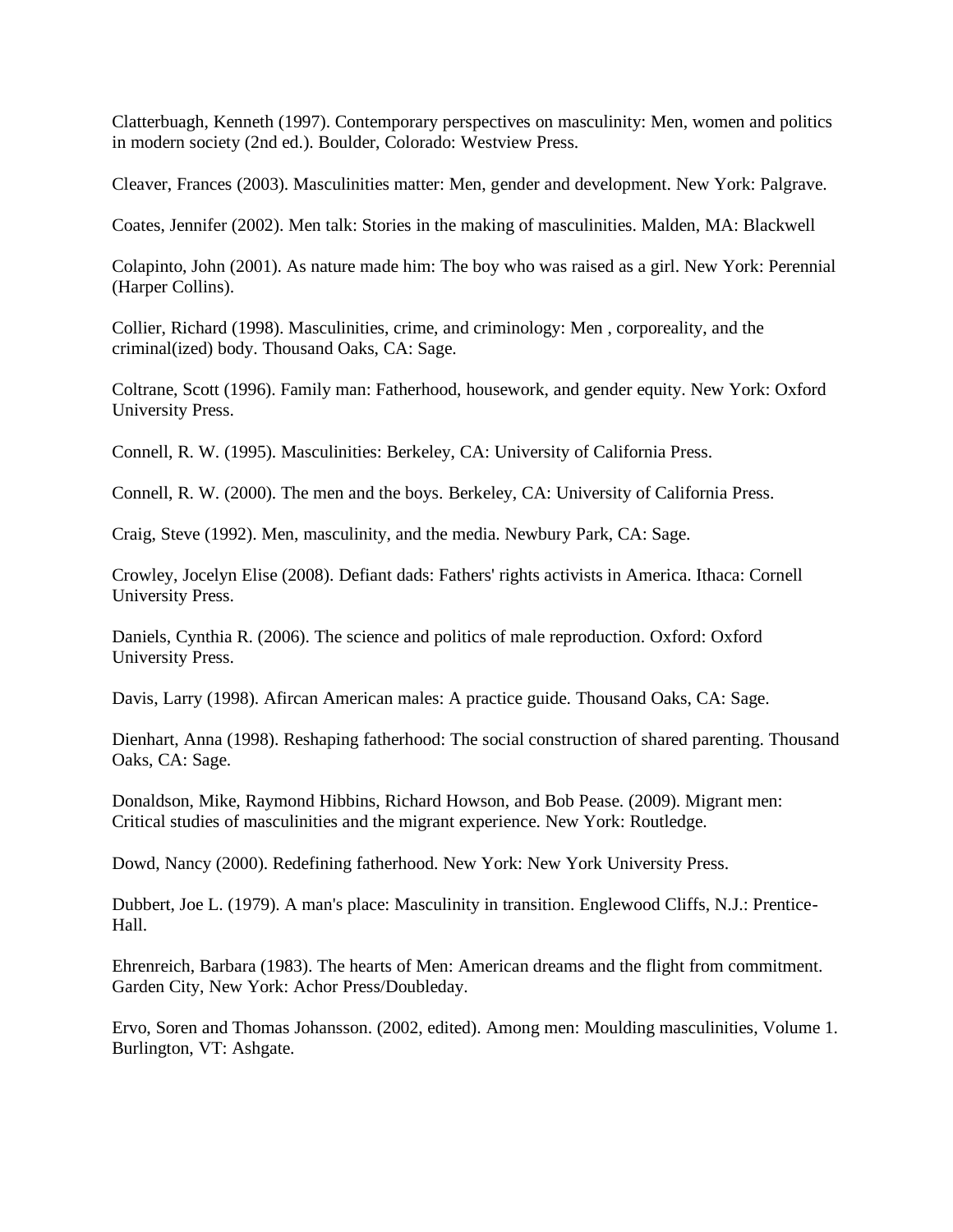Ervo, Soren and Thomas Johansson. (2002, edited). Bending bodies: Moulding masculinities, Volume 2. Burlington, VT: Ashgate.

Farrell, Michael P. and Stanley D. Rozenberg (1981). Men at midlife. Boston: Auburn House.

Ferber, Abby, L. (1998). White Man Falling: Race, Gender, and White Supremacy. Lanham, MD: Rowman ? Littlefield.

Christopher E. Forth. (2008). Masculinity in the Modern West. Gender: Civilization and the Body. Palgrave.

Franklin, Clyde W., III. (1988). Men and society. Chicago: Welson-Hall.

Franklin, Clyde W., II. (1984). The changing definition of masculinity. New York: Plenum Press.

Gerson, Kathleen (1993). No man's land: Changing commitments to family and work. New York: Basic Books.

Ghoussoub, Mai and Sinclair-Webb, Emma. (2000). Imagined masculinities: Male identity and culture in the modern Middle East. London: Sagi Books.

Gilbert, R. and Gilbert, Pam. (1998). Masculinity goes to school. London: Routledge.

Gilmore, David D. (1990). Manhood in the making: Cultural concepts of masculinity. New Haven, CONN: Yale University Press.

Greif, Geoffrey L. (2009). Buddy system: Understanding male friendships. Oxford: Oxford University Press.

Griffin, Sandra Taylor (2000). Successful African American men: From chidhood to adulthood. Hingham, MA: Kluwer.

Griswold, Robert. L. (1993). Fatherhood in America: A history. New York: Basic Books.

Guttman, Matthew C. (1996). The meanings of macho: Being a man in Mexico City. Berkeley: University of Berkeley Press.

Guttman, Matthew C. (2003). Changing men and masculinities in Latin America. Durham, NC: Duke University Press.

Hagedorn, J. M. (2008). A World of Gangs: Armed Young Men and Gangsta Culture. Forward by Mike Davis. Minneapolis: University of Minnesota Press.

Hamer, Jennifer. (2001). What it means to be daddy: Fatherhood for Black men living away from their children. New York: Columbia University Press.

Hanson, Shirley M. H. and Bozett, Fredrick, W. (1985). Dimensions of fatherhood. Beverly Hills, CA: Sage.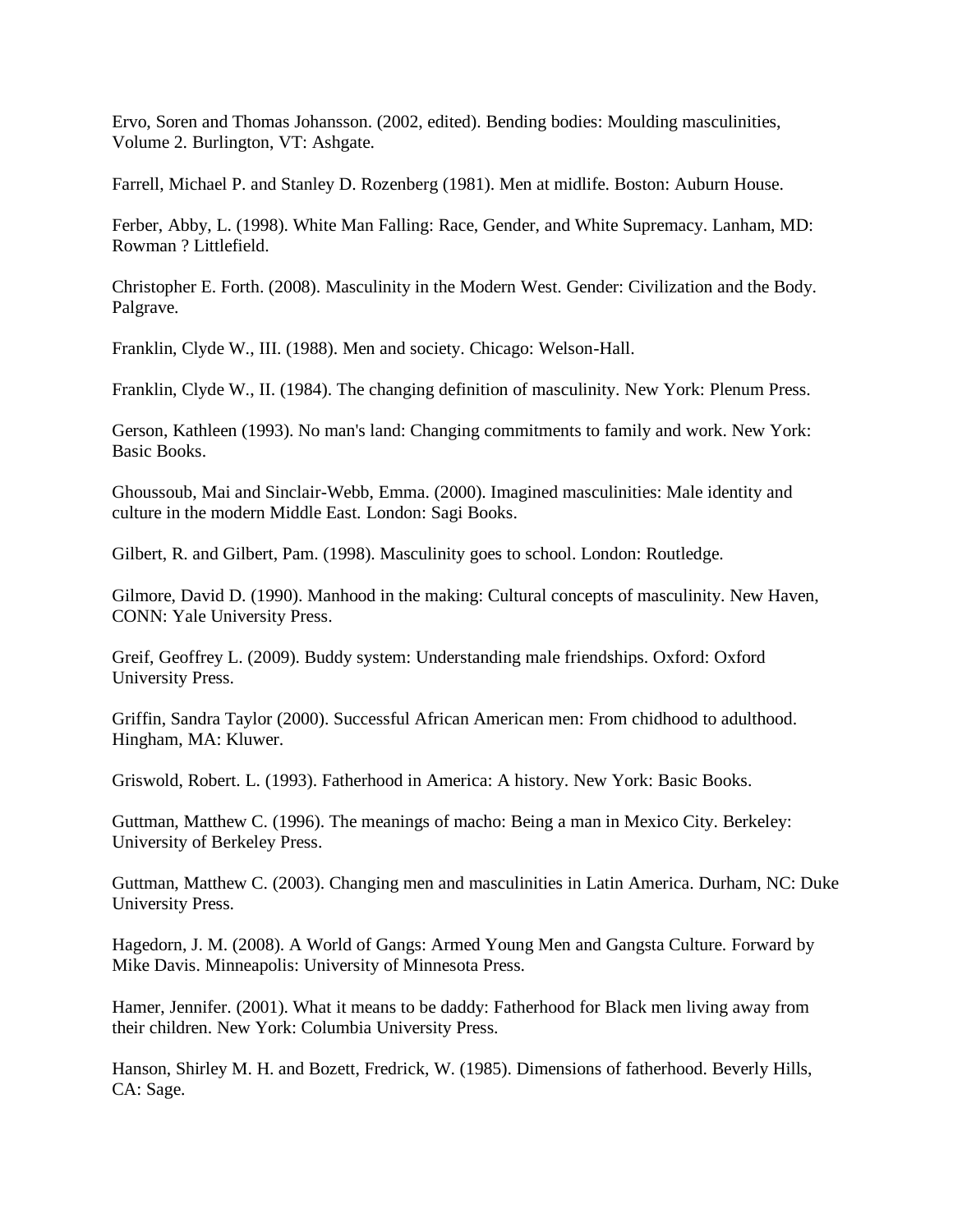Harris, Ian M. (1995). Messages men hear. Bristol, PA: Taylor ? Francis.

Hatty, Suzanne E. (2000). Masculinities, violence and culture. Thousand Oaks, CA: Sage.

Hearn, Jeff (1987). The gender of oppression: Men, masculinity, and the critique of Marxism. New York: St. Martin's Press.

Hearn, Jeff (1998). The violences of men: How men talk about and how agencies respond to men's violence to known women. Thousand Oaks, CA: Sage.

Hobson, Barbara (2002, edited). Making Men into Fathers: Men, Masculinities and Social Politics of Fatherhood. Cambridge: Cambridge University Press.

Hood, Jane C. (1993). Men, work, and family. Newbury Park, CA: Sage. hooks, bell (forthcoming). We real cool: Black men and masculinity. Routledge.

Hooper, Charlotte. (2001). Manly states: Masculinities, international relations, and gender politics. New York: Columbia University Press.

Horowitz, R. (2001, edited). Boys' toys: Masculinity, class, and technology in America. NY: Routledge.

Howson, Richard (2005). Challenging hegemonic masculinity. New York: Routledge.

Irwin, Robert M. (2003). Mexican masculinities. Minneapolis: University of Minnesota Press.

Jesser, Clinton J. (1996). Fierce and tender men: Sociological aspects of the men's movement. Westport, CONN: Praeger.

Johnson, Allan G. (1997). The gender knot: Unraveling our patriarchal legacy. Philadelphia: Temple University Presss.

Jones, Deborah and Roy Evans. (2009). Men in the lives of young children: An international perspective. New York: Routledge.

Journal of Social Issues (1978, Winter). Male Roles and the Male Experience. Edited by Joseph H. Pleck and Robert Brannon, Volume 34 (1): Society for the Psychological Study of Social Issues. Journal of Family Issues (1993, December). Fatherhood. Edited by William Marsiglio, Volume 14 (4): Sage.

Journal of Family Issues (1994, March). Fatherhood: Results from National Surveys. Edited by William Marsiglio, Volume 15 (1): Sage.

Kemper, Theodore D. (1990). Social structure and testosterone. New Brunswick: Rutgers University Press.

Kendall, Lori (2002). Hanging out in the virtual pub: Masculinities and relationships online. Berkeley: University of California Press.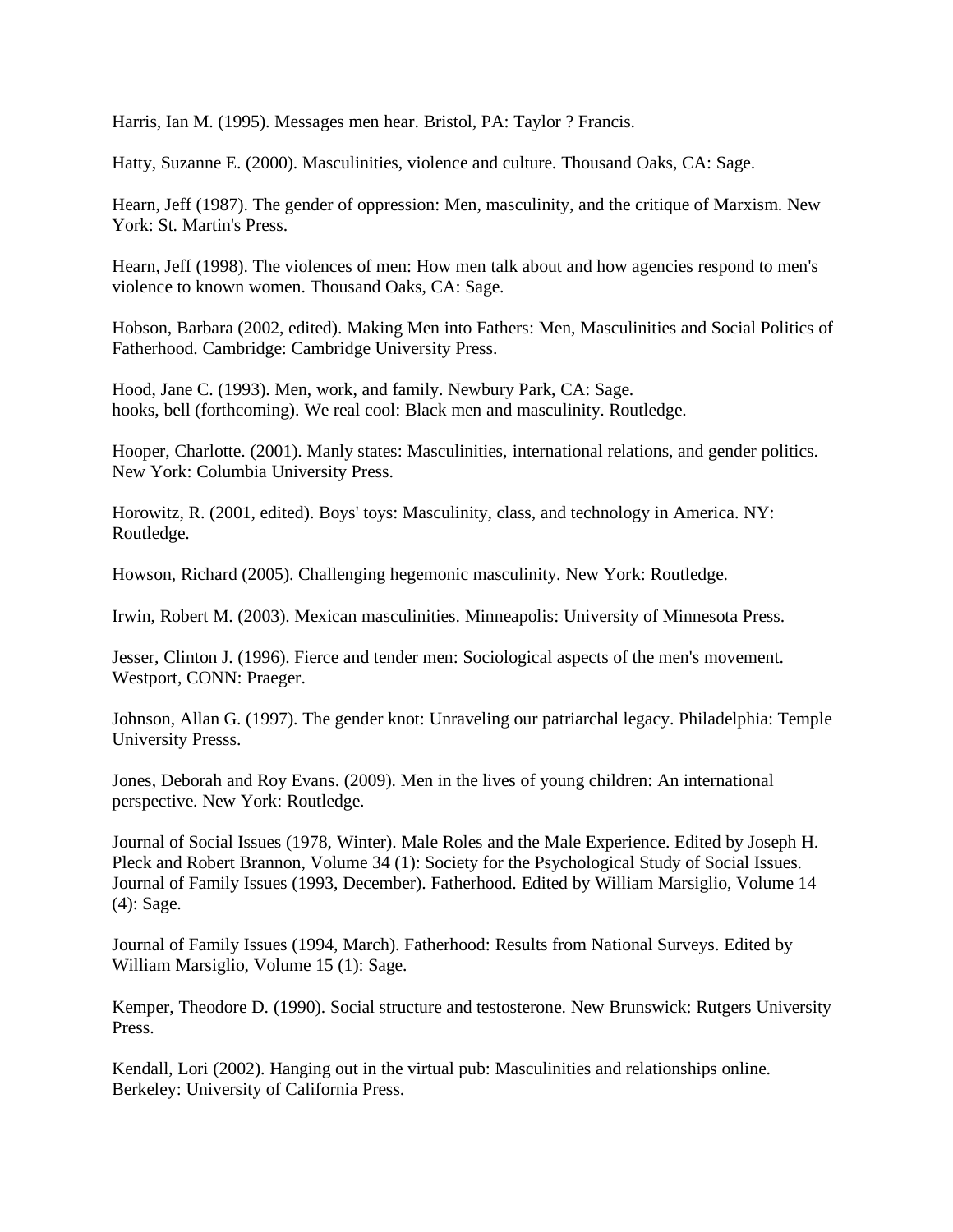Kimmel, Michael S. (1987). Changing men: New directions in research on men and masculinity. Newbury Park, California: Sage.

Kimmel, Michael S. (1990). Men confront pornography. New York: Crown Publishers, Inc.

Kimmel, Michael S. (1995). The politics of manhood: Profeminist men respond to the mythopoetic movement (and the mythopoetic leaders answer). Philadelphia: Temple University Press.

Kimmel, Michael S. (1996). Manhood in America: A cultural history. New York: The Free Press.

Kimmel, Michalel S. (2008). Guyland: The Inner World of Young Men, 18 – 27. New York: HarperCollins.

Kimmel, Michael S., Hearn., J, and R. W. Connell. (2005). *The handbook of studies on men and masculinities.* Thousand Oaks, CA: Sage.

Kimmel, Michael S. and Michael A. Messner (2004, 6th edition). Men's lives. New York: Pearson.

Kimmel, Michael S. and Thomas E. Mosmiller (1992). Against the tide: Pro-feminist men in the United States, 1776-1990 a documentary history. Boston: Beacon Press.

Kimmel, Michael S. and Amy Aronson. (2004). Men & Masculinities: A social, cultural, and historical encyclopedia Vol I and Vol II. Santa Barbara, CA: ABC -CLIO.

Kiselica, Mark S. (1995). Multicultural counseling with teenage fathers: A practical guide. Thousand Oaks, CA: Sage.

Klein, Alan M. (1993). Little big men: Bodybuilding subculture and gender construction. New York: State University of New York Press.

Lamb, Michael (1997 3rd edtion, edited). The role of the father in child development. New York: John Wiley ? Sons.

LaRossa, Ralph (1997). The modernization of fatherhood: A social and political history. Chicago: University of Chicago Press.

Lawson, Erma Jean and Aaron Thompson (1999). Black men and divorce. Thousand Oaks, CA: Sage.

Lesko, Nancy. (1999). Masculinities at school. Thousand Oaks, CA: Sage.

Levant, R. and W. S. Pollack (1995, Eds.), A new psychology of men. NY: Basic Books.

Lewis, Charlie and Margaret O'Brien (1987). Reassessing fatherhood: New observation's on fathers and the modern family. London: Sage.

Lewis, Robert A., and Salt, Robert E. (1986). Men in families. Beverly Hills, CA: Sage.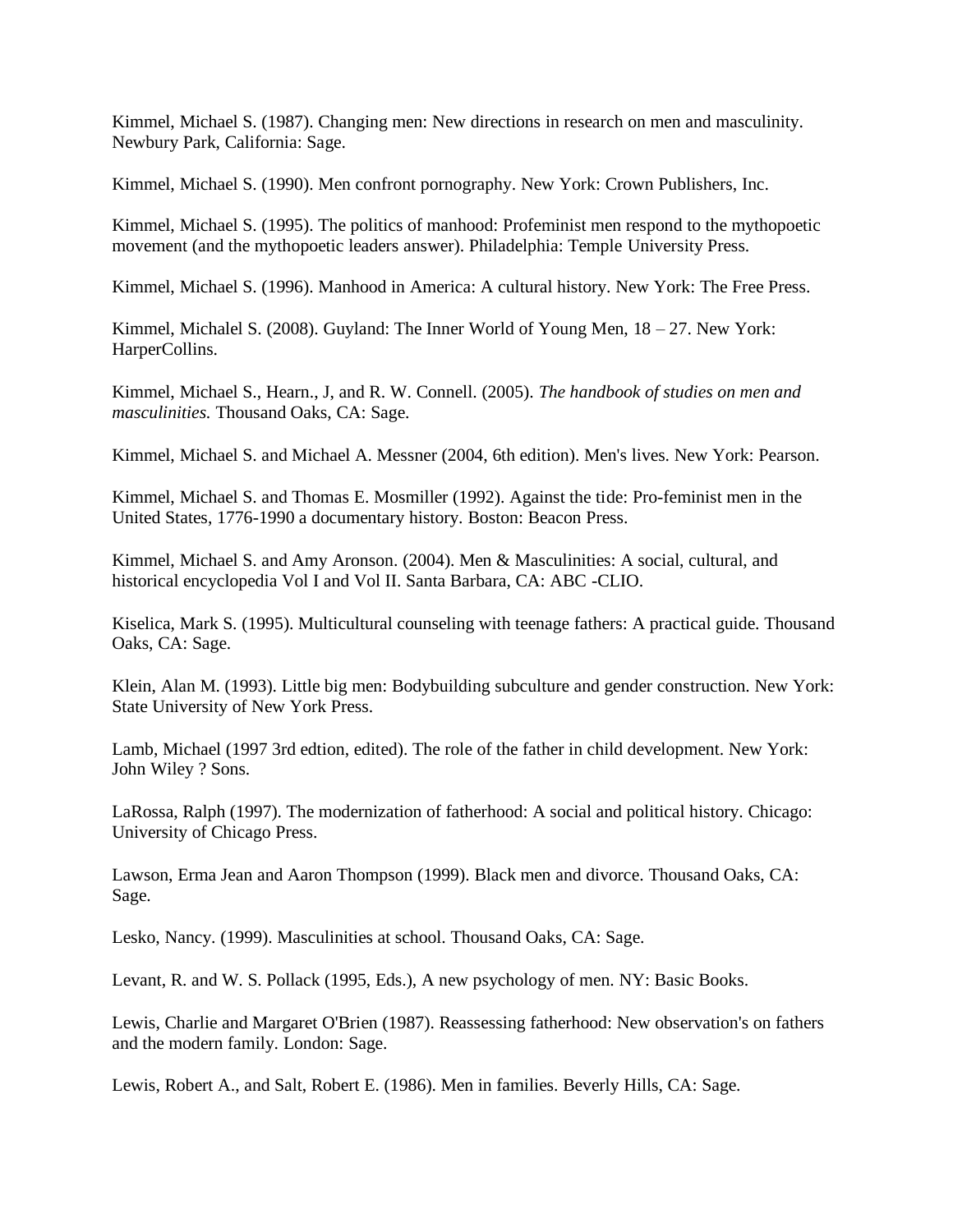Lewis, Robert A. (1981). Men in difficult times: Masculinity today and tomorrow. New Jersey: Prentice Hall.

Lindsay, Lisa A. and Miescher, Stephan F. (2003). Men and masculinities in modern Africa. Portsmouth, NH: Heinemann.

Loe, Meika. (2004). The rise of Viagra: How the little blue pill changed sex in America. New York: New York University Press.

Louie, Kam and Low, Morris. (2003). Asian masculinities: The meaning and practice of manhood in China and Japan. London: RoutledgeCurzon.

Lupton, Deborah and Barclay, Lesley (1997). Constructing fatherhood: Discources and experiences. Thousand Oaks, CA: Sage.

Mcaan Gahaill, Mairtin (1996). Understanding masculinities. Bristol, PA: Open University.

Majors, Richard G. and Janet Mancini Billson (1992). Cool pose: The dilemmas of Black manhood in America. New York: Lexington Books.

Majors, Richard G. and Jacob U. Gordon. (1993). The American black ban: His present status and his future. Chicago: Nelson-Hall.

Martino, Wayne and Meyenn, Bob. (2001). What about the boys? Issues of masculinity in schools. Buckingham: Open University Press.

Martino, Wayne and Pallotta-Chiarolli, Maria. (2003). So what's a boy? Addressing issues of masculinity and schooling. Maidenhead, England: Open University Press.

Marriage and Family Review (1986, Winter), Men's Changing Roles in the Family. Edited by Robert A. Lewis and Marvin B. Sussman, Volume 9 (3/4): Haworth Press.

Marsiglio, William. (1995, edited). Fatherhood: Contemporary theory, research, and social policy. Thousand Oaks, CA: Sage.

Marsiglio, William. (1998). Procreative man. New York: New York University Press.

Marsiglio, William. (2004). Stepdads: Stories of love, hope, and repair. Lanham, MD: Rowman & Littlefield.

Marsiglio, William (2008). Men on a mission: Valuing youth work in our communities. Baltimore, MD: John Hopkins University Press.

Marsiglio, William and Hutchinson, Sally. (2002). Sex, men, and babies: Stories of Awareness and Responsibility. New York: New York University Press.

Marsiglio, William, Roy, Kevin, and Fox, Greer Litton (2005). Situated fathering: A focus on physical and social spaces. Lanham, MD: Rowman & Littlefield.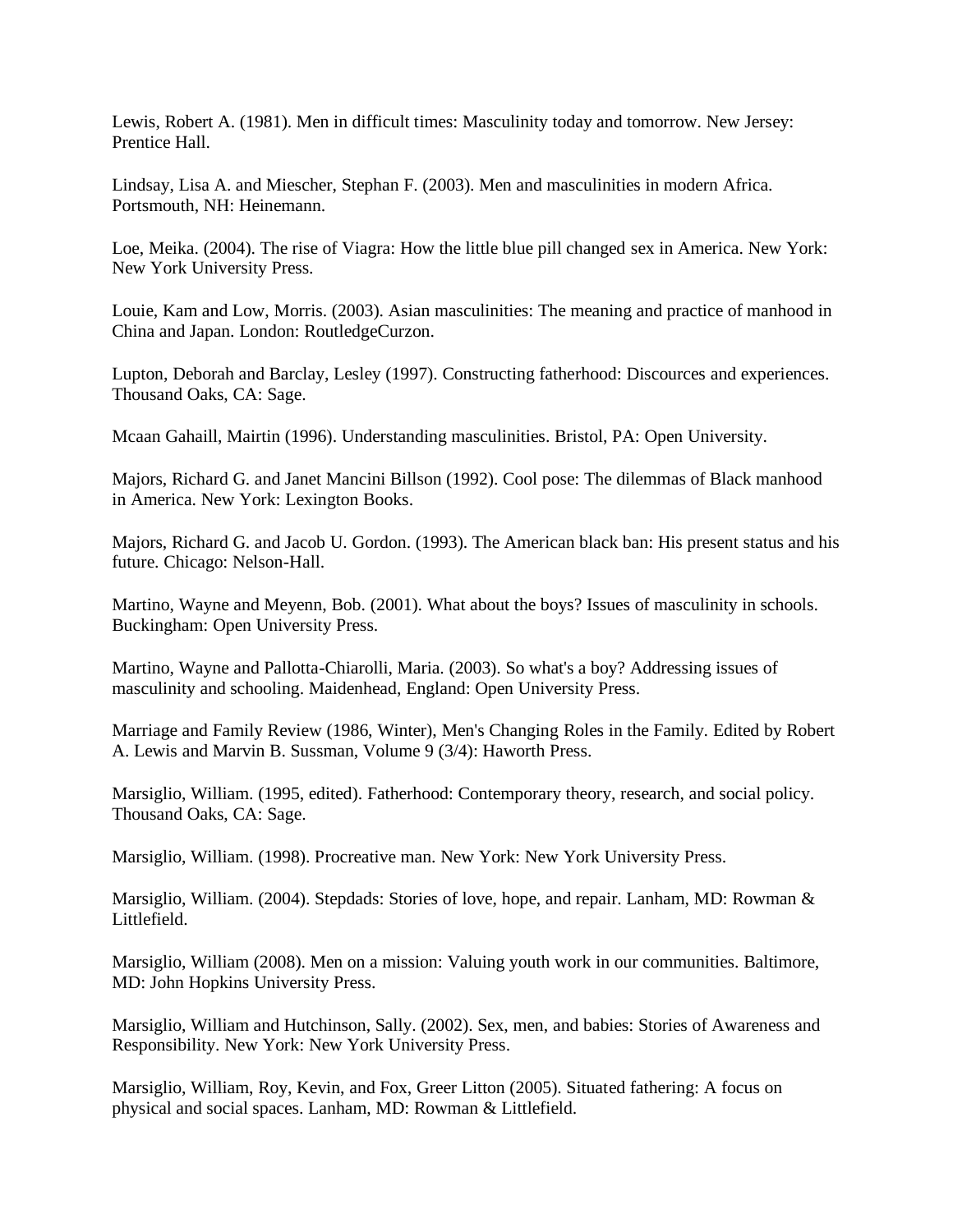McDowell, Linda (2003). Redundant masculinities: Employment change and white working class youth. Malden, MA: Blackwell.

McKay, Jim, Messner, Michael A., and Sabo, Don. (2000). Masculinities, gender relations, and sport. Thousand Oaks, CA: Sage.

Mechling, Jay. (2004). On my honor: Boy scouts and the making of American youth. Chicago. University of Chicago Press.

Messerschmidt, James W. (2000). Nine lives: Adolescent masculnities, the body, and violence. Boulder, CO: Westview.

Messerschmidt, James W. (1993). Masculinities and crime: Critique and reconceptualization of Theory. Lanham, Maryland: Rowman and Littlefield.

Messner, Michael A. (1992). Power at play: Sports and the problem of masculinity. Boston: Beacon Press.

Messner, Michael A. (1997). Politics of Masculinities: Men in Movements. Thousand Oaks, CA: Sage.

Messner, Michael A. (2002). Taking the field: Women, men, and sports. University of Minnesota Press.

Michigan Quarterly Review (1993, Fall). The Male Body, Volume 32 (4), edited by Laurence Goldstein.

Michigan Quarterly Review (1994, Winter). The Male Body, Volume 33 (1), edited by Laurence Goldstein.

Middleton, Peter (1992). The inward gaze: Masculinity and subjectivity in modern Culture. New York: Routledge.

Monaghan, Lee F. (2009). Men and the war on obesity: A sociological study. New York: Routledge.

Morgan, David (1992). Discovering men: Sociology and masculinities. New York: Routledge.

Nardi, Peter M. (1992, edited). Men's friendships. Newbury Park, CA: Sage.

Nardi, Peter M. (1999, edited). Gay masculinities. Newbury Park, CA: Sage.

Newburn, Tim and Elizabeth A. Stanko (1994). Just boys doing business: Men, masculinities and crime. London: Routledge.

Nicholas L. (2009). Syrett, The Company He Keeps: A History of White College Fraternities. The University of North Carolina, USA Press.

Nock, Steven (1998). Marriage in men's lives. New York: Oxford University Press.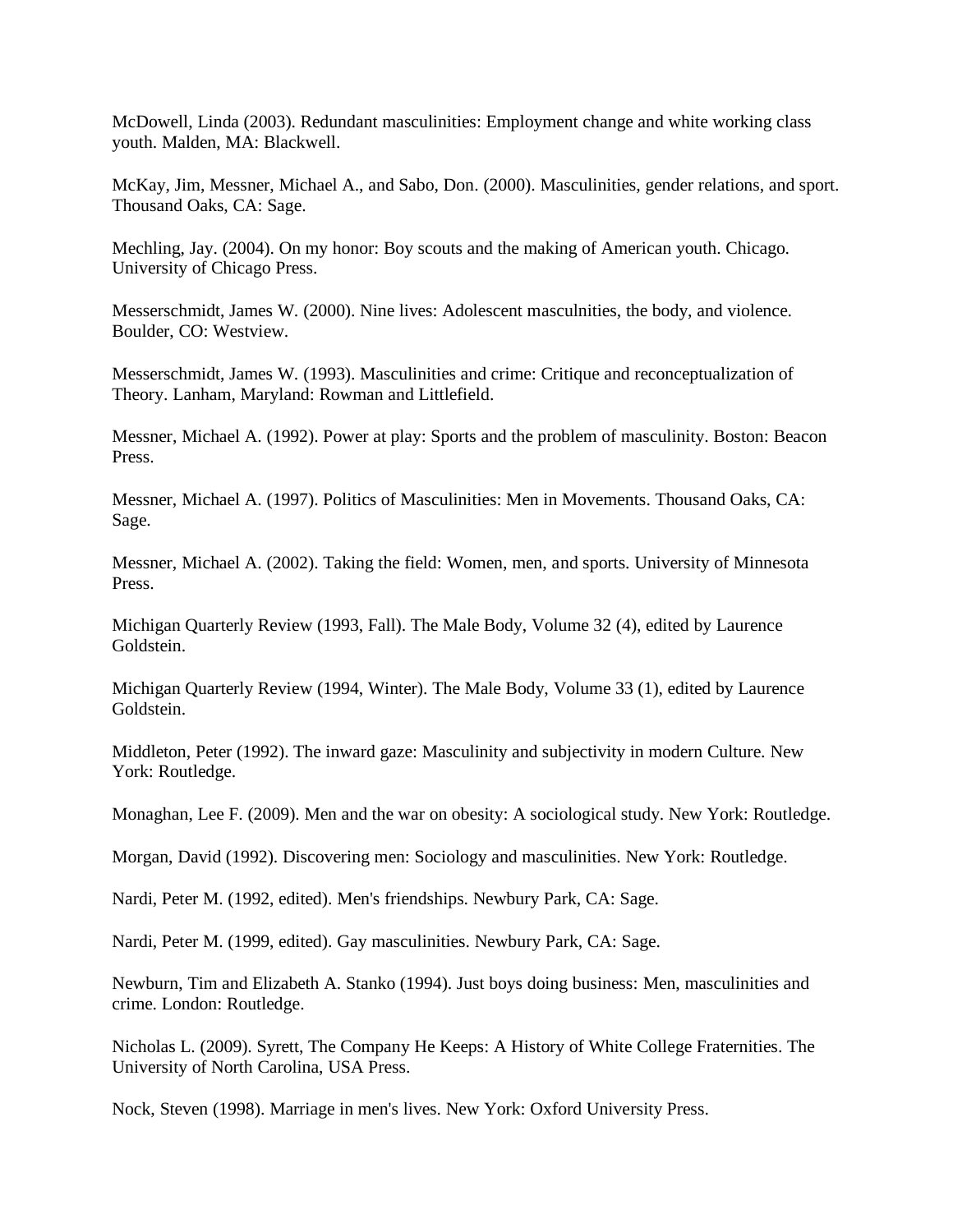Nurse, Anne M. (2002). Fatherhood arrested: Parenting from within the juvenile justice system. Nashville: Vanderbilt University Press.

Paechter, Carrie. (2007). Being Boys, Being Girls: Learning Masculinities and Femininities. Maidenhead, UK: Open University Press.

Pease, Bob. (2000). Recreating men: Postmodern masculinity politics. Thousand Oaks, CA: Sage.

Pease, Bob and Keith Pringle. (2001). A man's world: Changing men's practices in a globalized world. London: Zed Books.

Petersen, Alan (1998). Unmasking the masculine: "Men" and "identity" in a sceptical age. Thousand Oaks, CA: Sage.

Pleck, Joseph H. (1981). The myth of masculinity. Cambridge, Massachusetts: MIT Press.

Pleck, Elizabeth H. and Joseph H. Pleck (1980). The American man. Englewood Cliffs, C.A.: Prentice Hall.

Polk, Kenneth (1994). When men kill. Cambridge: Cambridge University Press.

Pollack, William (1998). Real boys: Rescuing our sons from the myths of boyhood. New York: Henry Holt and Company.

Porter, David (1992). Between men and feminism. New York: Routledge.

Pringle, (1995). Men, masculinities and social welfare. Bristol, PA: Taylor and Francis.

Ramirez, Rafael L. , Garcia-Toro, Victor, I., and Cunnigham, Ineke. (2002). Caribbean masculinities: Working papers. San Juan: University of Puerto Rico.

Risner, Doug. (2009). Stigma and Perseverance in the Lives of Boys Who Dance: An Empirical Study of Male Identities in Western Theatrical Dance Training Lewiston, NY: The Edwin Mellen Press, Ltd.

Rosenfeld, Dana and Christopher Farcloth. (2006). Medicalized masculinities. Philadelphia: Temple University Press.

Rotundo, E. Anthony (1993). American manhood: Transformations in masculinity from the Revolution to the modern era. New York: Basic Books.

Rubin, Henry. (2003). Self-made men: Identity and embodiment among transsexual men. Vanderbilt University Press.

Ruxton, Sandy. (2002). Men, masculinities, and poverty in the UK. Oxford: Oxfam.

Sabo, D. and Gordon, D. F. (1995, edited). Men's health and illness: Gender, power, and the body. Thousand Oaks, CA: Sage.